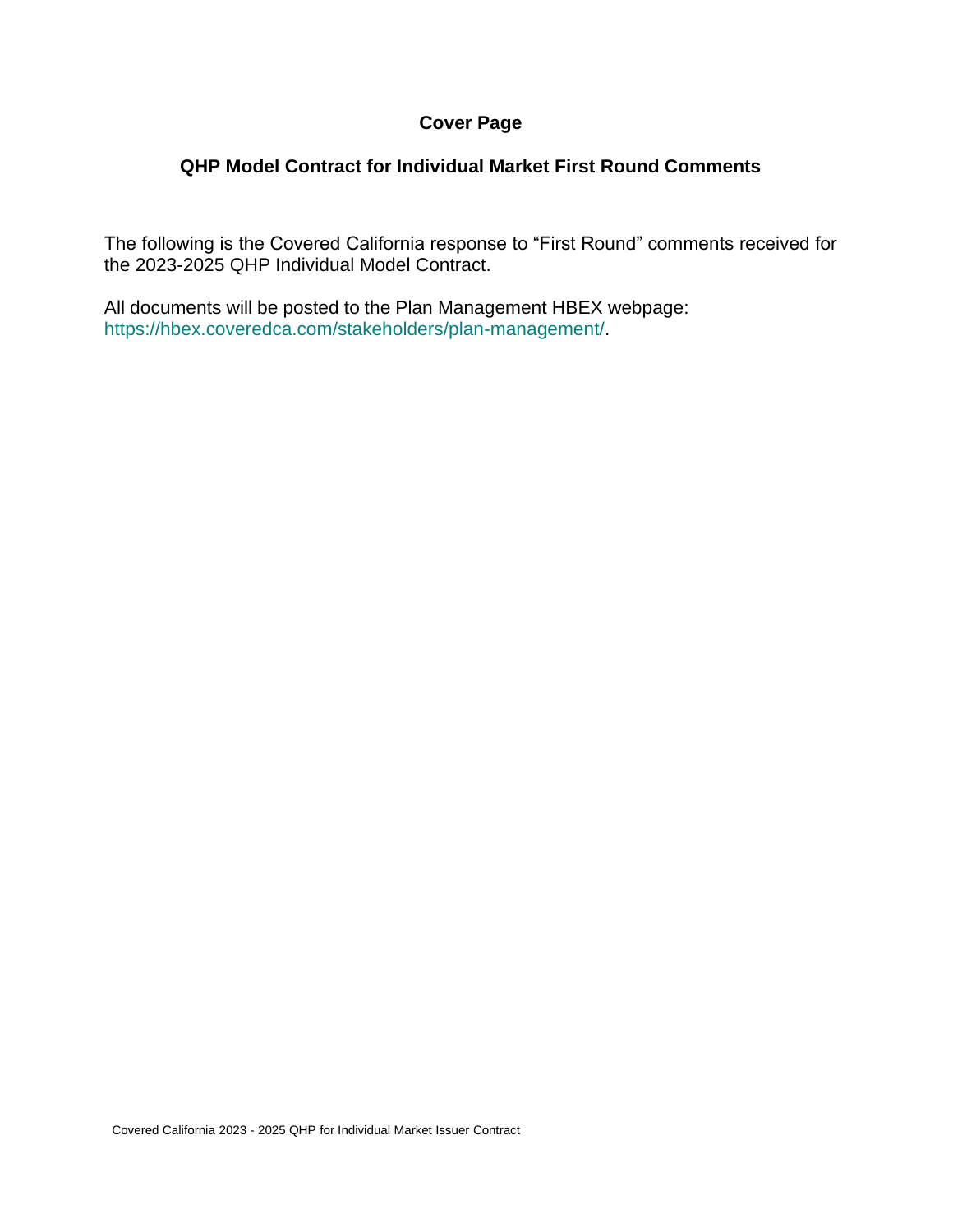| <b>Article</b>    | Section #          | <b>Comment</b>                                                                                                                                                                                                                                                                                                                    | <b>Covered California Response</b>                                                                                                                                                                                                                                                                                                                                                                                                                       |
|-------------------|--------------------|-----------------------------------------------------------------------------------------------------------------------------------------------------------------------------------------------------------------------------------------------------------------------------------------------------------------------------------|----------------------------------------------------------------------------------------------------------------------------------------------------------------------------------------------------------------------------------------------------------------------------------------------------------------------------------------------------------------------------------------------------------------------------------------------------------|
| Attachm<br>ent    | General<br>Comment | Reassign Attachment numbers within the contract.                                                                                                                                                                                                                                                                                  | QUALITY, EQUITY, AND DELIVERY SYSTEM TRANSFORMATION REQUIREMENTS AND<br><b>IMPROVEMENT STRATEGY, renumber existing A7 to Attachment 1.</b><br>PERFORMANCE STANDARDS WITH PENALTIES, part of existing A14, renumber to<br>Attachment 2.<br>PERFORMANCE STANDARDS AND EXPECTATIONS, part of existing A14, renumber to<br>Attachment 3.<br>Silver 70 Off Exchange Plan, Non Mirrored Silver Plan Design, renumber existing Attachment<br>3 to Attachment 4. |
| Model<br>Contract | General<br>Comment | We request that if Covered California will be updating documents for Contractors to<br>follow, including but not limited to report formats, that Covered California will partner<br>with QHPs on the timing of such documents. Example, if we need to update<br>documents in the EOC those should be provided to QHPs by March 1. | Covered California does its best to incorporate carrier feedback into document formatting,<br>but can't always commit at this level of request.                                                                                                                                                                                                                                                                                                          |
| Model<br>Contract |                    | Enrollment   We request Covered California pursue allowing plans to perform Enhanced Direct<br>Enrollment.                                                                                                                                                                                                                        | A Covered California Enhanced Direct Enrollment initiative is not being pursued at this time.                                                                                                                                                                                                                                                                                                                                                            |
| Model<br>Contract | General<br>Comment | General comment throughout. We request the deletion of "including but not limited to"<br>"without limitation", and anything similar throughout the agreement be removed and<br>that the existing statements remain in the agreement. We do not want the strikeout<br>changes to create an exhaustive list.                        | Covered California has made a general clean-up of inconsistent language throughout the<br>contract to the appropriate language of "including", which will remain. "Including" is by<br>definition not an exhaustive list. By saying "including, but not limited to" changes the definition<br>of including to be exhaustive, which we do not want to do.<br>No contract change will be made.                                                             |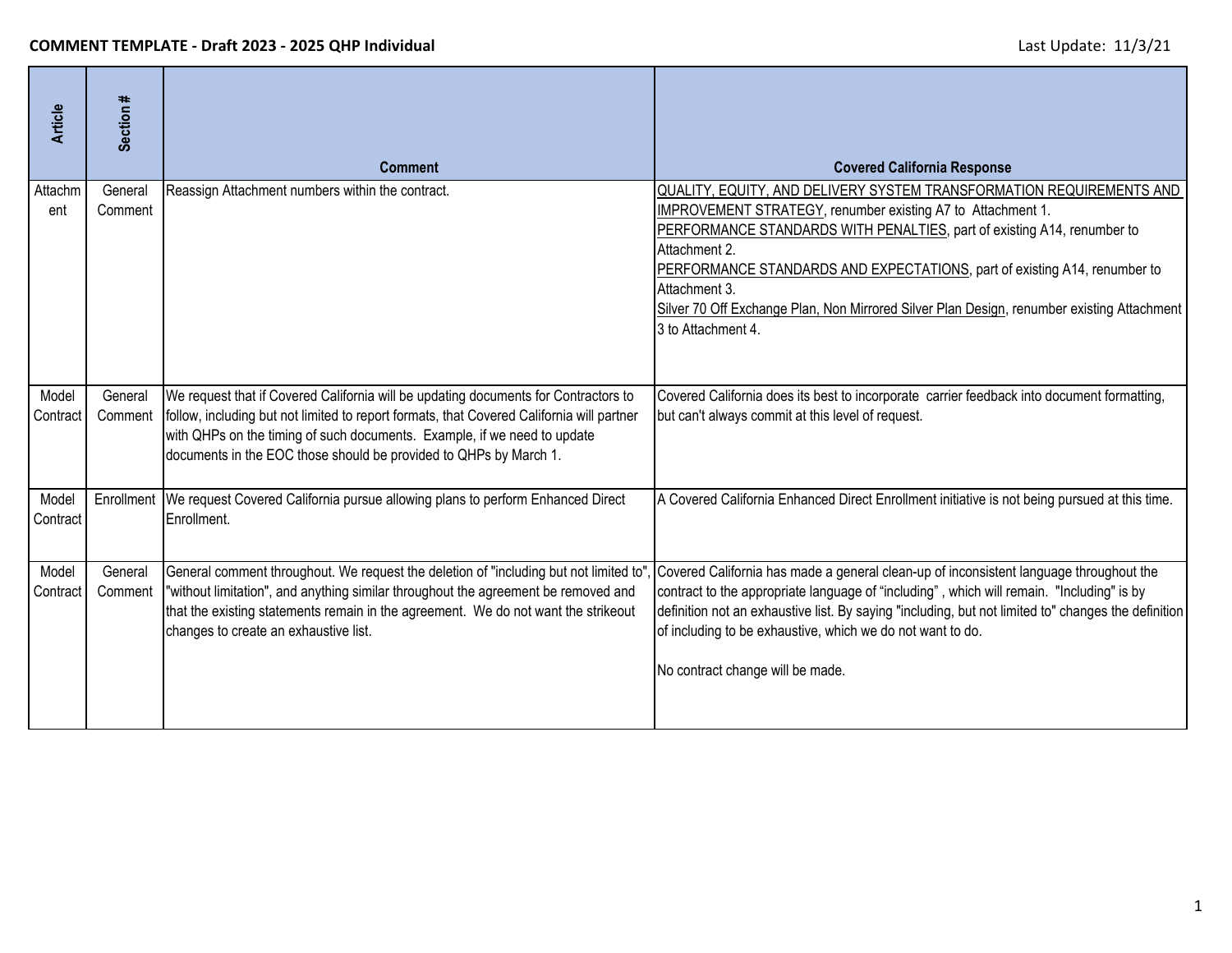| <b>Article</b> | Section # | <b>Comment</b>                                                                                                                                                                                                                                                                                                                                                                                                                          | <b>Covered California Response</b>                                                                                                                                                                                                                                                                                                                                                                                                                                                                                                                                                                                                     |
|----------------|-----------|-----------------------------------------------------------------------------------------------------------------------------------------------------------------------------------------------------------------------------------------------------------------------------------------------------------------------------------------------------------------------------------------------------------------------------------------|----------------------------------------------------------------------------------------------------------------------------------------------------------------------------------------------------------------------------------------------------------------------------------------------------------------------------------------------------------------------------------------------------------------------------------------------------------------------------------------------------------------------------------------------------------------------------------------------------------------------------------------|
|                | 1.3c)     | We request additional information on what is causing this change in order to better<br>understand Covered California's position that we conduct this notification. We are not<br>clear why this is needed and what Covered California will do once such notification<br>occurs. Depending on how Covered California will use this information there may be<br>concerns that programs to improve the health of consumers may be delayed. | This language was added to ensure that Covered California is notified when a Carrier assigns<br>or delegates services to a Vendor or makes changes to an existing assignment or delegation.<br>Covered California agrees to modify Section 1.3c) with the following list for notification<br>requirements:<br>1. Enrollment and Eligibility<br>2. Customer Service Call Center<br>3. Managed Behavioral Health Organizations (MBHOs) or Behavioral Health Vendor<br>4. Third Party Administrator for Dental Providers<br>5. Third Party Administrator for Provider Contracts<br>6. Third Party Administrator for Claims Administration |
|                | 1.3c)     | Recommendation: Various vendors are used to provide services under the<br>agreement. It is not practicable for Contractor to provide prior notification in each<br>instance.                                                                                                                                                                                                                                                            | This language was added to ensure that Covered California is notified when a Carrier assigns<br>or delegates services to a Vendor or makes changes to an existing assignment or delegation.<br>Covered California agrees to modify Section 1.3c) with the following list for notification<br>requirements:<br>. Enrollment and Eligibility<br>2. Customer Service Call Center<br>3. Managed Behavioral Health Organizations (MBHOs) or Behavioral Health Vendor<br>4. Third Party Administrator for Dental Providers<br>5. Third Party Administrator for Provider Contracts<br>6. Third Party Administrator for Claims Administration  |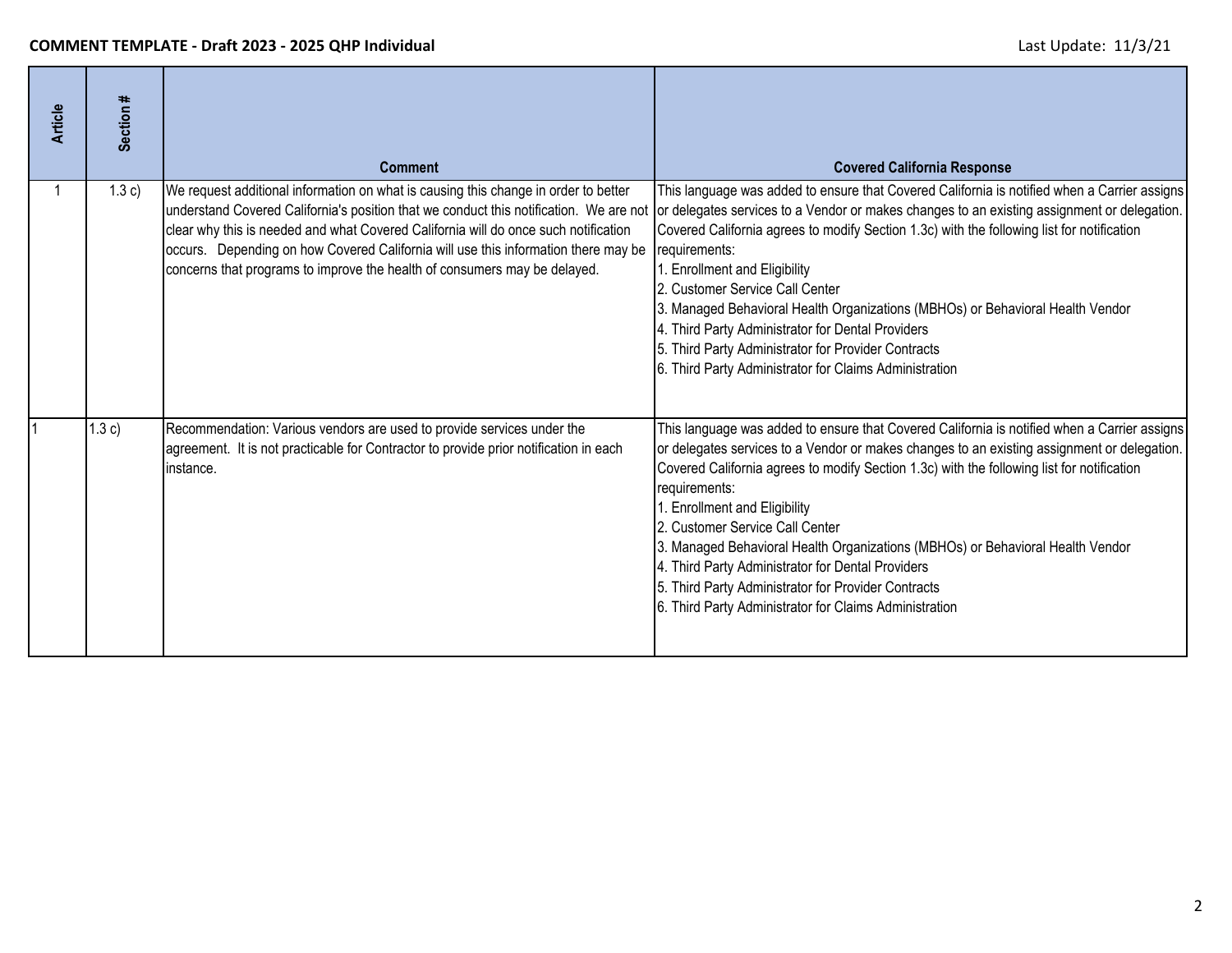| <b>Article</b> | Section # | <b>Comment</b>                                                                                                                                                                                                                                                                                                                                                                                           | <b>Covered California Response</b>                                                                                                                                                                                                                                                                                                                                                                                                                                                                                                                                                                                                     |
|----------------|-----------|----------------------------------------------------------------------------------------------------------------------------------------------------------------------------------------------------------------------------------------------------------------------------------------------------------------------------------------------------------------------------------------------------------|----------------------------------------------------------------------------------------------------------------------------------------------------------------------------------------------------------------------------------------------------------------------------------------------------------------------------------------------------------------------------------------------------------------------------------------------------------------------------------------------------------------------------------------------------------------------------------------------------------------------------------------|
|                | 1.3 c)    | We request that this new section be specific to requiring "no assignment without<br>notification". Notice to Covered California of subcontracting or delegation of any<br>duties required under the Contract could generate extensive deliverables for Plans to<br>produce and Covered California to review, a function that is somewhat duplicative of<br>review fulfilled by QHPs' license regulators. | This language was added to ensure that Covered California is notified when a Carrier assigns<br>or delegates services to a Vendor or makes changes to an existing assignment or delegation.<br>Covered California agrees to modify Section 1.3c) with the following list for notification<br>requirements:<br>1. Enrollment and Eligibility<br>2. Customer Service Call Center<br>3. Managed Behavioral Health Organizations (MBHOs) or Behavioral Health Vendor<br>4. Third Party Administrator for Dental Providers<br>5. Third Party Administrator for Provider Contracts<br>6. Third Party Administrator for Claims Administration |
|                | 1.3(c)    | Recommend limiting this notification requirement to the key functions detailed in<br>Sections 2.1.2 and 3.6.4. Requiring notiification of any delegated duty will result in<br>notices such as a change in the vendor who stores enrollment packet materials (as<br>required by 3.6.10b), which is immaterial to Covered California.                                                                     | This language was added to ensure that Covered California is notified when a Carrier assigns<br>or delegates services to a Vendor or makes changes to an existing assignment or delegation.<br>Covered California agrees to modify Section 1.3c) with the following list for notification<br>requirements:<br>1. Enrollment and Eligibility<br>2. Customer Service Call Center<br>3. Managed Behavioral Health Organizations (MBHOs) or Behavioral Health Vendor<br>4. Third Party Administrator for Dental Providers<br>5. Third Party Administrator for Provider Contracts<br>6. Third Party Administrator for Claims Administration |
| -1             | 1.4.1     | Recommendation: Do not remove "but are not limited to," in this section. The<br>preceding sentences are broader than only provider rates and business or marketing<br>plans. It is important that the last sentence not be read as limiting.                                                                                                                                                             | Covered California has made a general clean-up of inconsistent language throughout the<br>contract to the appropriate language of "including", which will remain. "Including" is by<br>definition not an exhaustive list. By saying "including, but not limited to" changes the definition<br>of including to be exhaustive, which we do not want to do.<br>No contract change will be made.                                                                                                                                                                                                                                           |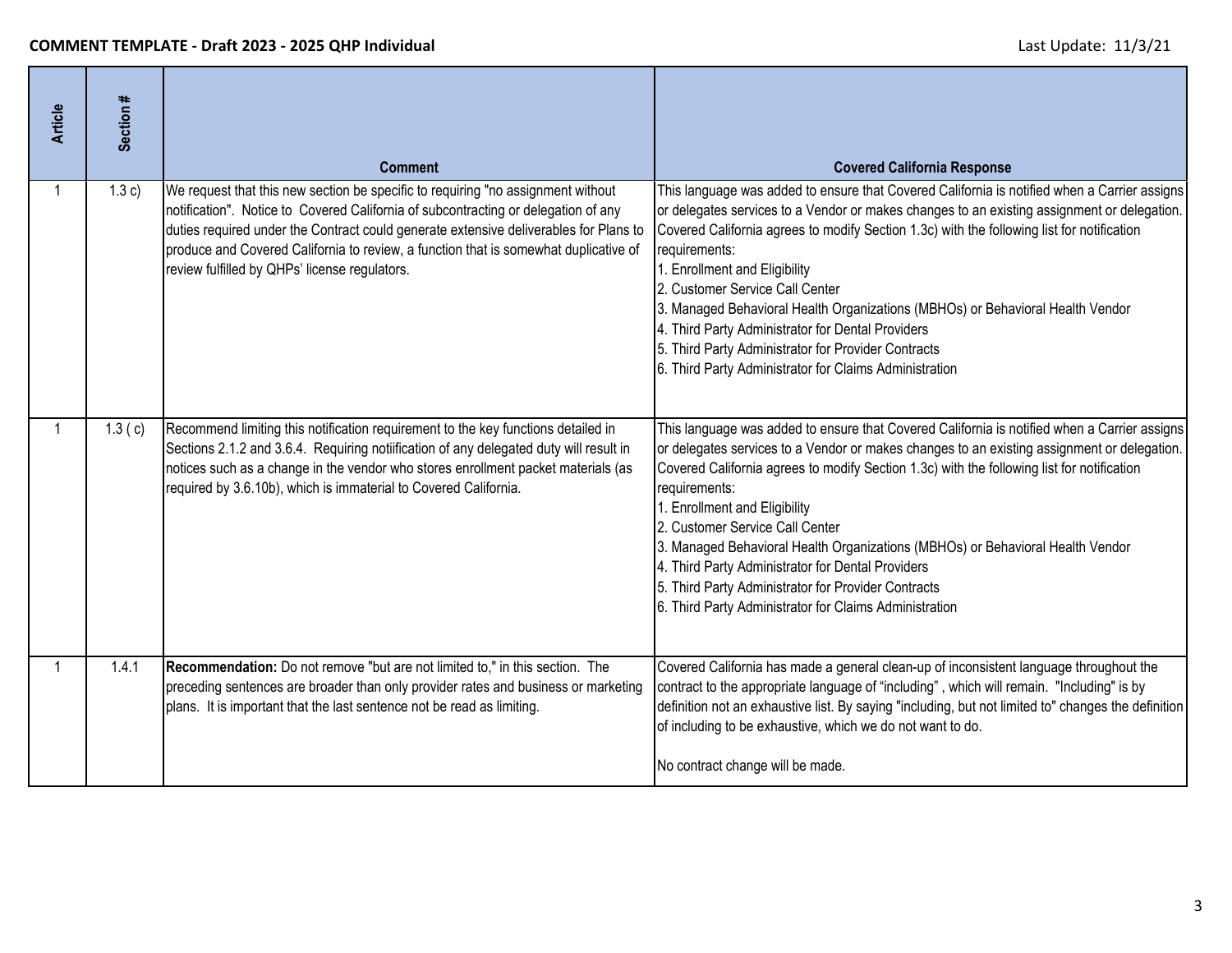| <b>Article</b> | Section #     | <b>Comment</b>                                                                                                                                                                                                                                                                                                                                                                                                                            | <b>Covered California Response</b>                                                                                                                                                                                                                                                                         |
|----------------|---------------|-------------------------------------------------------------------------------------------------------------------------------------------------------------------------------------------------------------------------------------------------------------------------------------------------------------------------------------------------------------------------------------------------------------------------------------------|------------------------------------------------------------------------------------------------------------------------------------------------------------------------------------------------------------------------------------------------------------------------------------------------------------|
|                | 1.5           | The health plan has an organizational chart that is updated on a frequent basis,<br>however contact information is not listed. Would Covered California accept this<br>organizational chart in its current state, as a separate contact list with key personnel is<br>already provided to Covered California and updated frequently or will we need to<br>update our current organizational chart to start including contact information? | Covered California finds submission of the updated organizational chart without contact<br>information reasonable.                                                                                                                                                                                         |
|                | 1.5(b)(ii)    | Recommendation: Limit the notice obligation to only <b>certain</b> "Key Personnel"; such<br>as CEO, CFO, COO and Dedicated Liaison, Covered Ca does not interact with many<br>of the "Key Personnel" identified under 1.5 b) i., and it may not always be possible to<br>provide 10 day notification of all Key Personnel incluced under 1.5 b) i.                                                                                        | Covered California is in agreement, the contract will be updated to CEO, COO, CFO, CMO,<br>and Dedicated Liaison only.                                                                                                                                                                                     |
|                | $1.5 b)$ iii) | We request the removal of "key personnel" from this requirement as key personnel is<br>already addressed in 1.5 b ii. In addition, we recommend changing the notification<br>requirement from 10 days to 30 days to allow time for a transition and communication<br>plan to be established.                                                                                                                                              | Covered California is in agreement, the contract will be updated to CEO, COO, CFO, CMO,<br>and Dedicated Liaison only.<br>Covered California thinks that 10 days notification is reasonable from the date in which the<br>change is made.<br>No contract change will be made to the notification timeline. |
| $\overline{2}$ | 2.1.2 c)      | We request clarification whether Covered California will accept disputes monthly now.<br>Right now it's only every other month.                                                                                                                                                                                                                                                                                                           | This process will remain bi-monthly.                                                                                                                                                                                                                                                                       |
| $\overline{2}$ | 2.1.2 c)      | Recommendation: Please consider changing the 10 business day requirement to 15<br>business days to allow for adequate time to implement changes indicated on the<br>Carrier Action files, before submitting written notificaiton to Covered California as to<br>why the changes cannot be implemented by the due date.                                                                                                                    | Covered California supports the carrier's response and is in agreement. Rather than stating,<br>"within ten (10) business days," we will revise the language to state, "within fifteen (15)<br>business days.                                                                                              |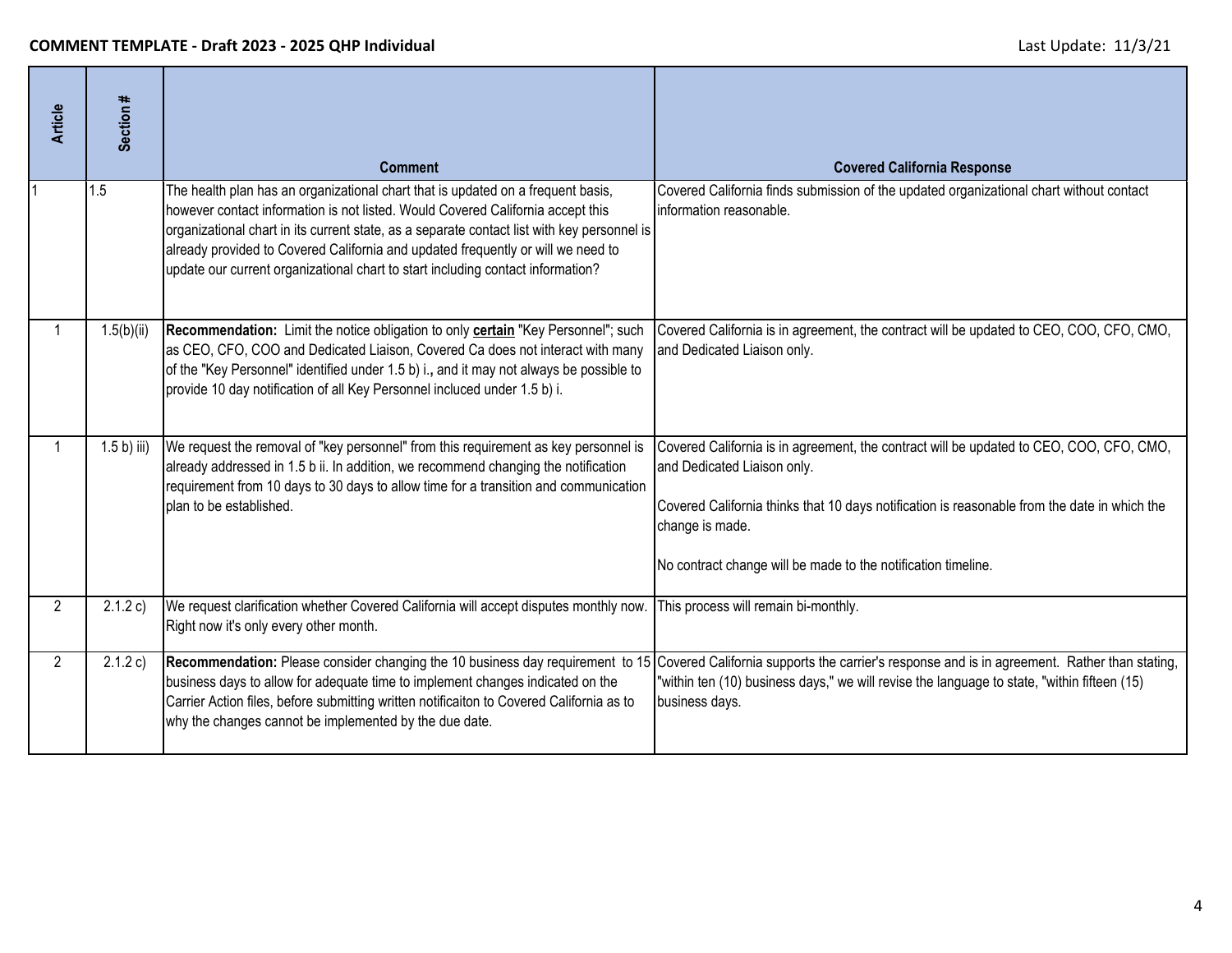| <b>Article</b>       | Section #  | <b>Comment</b>                                                                                                                                                                                                                                                                                                                                                                                             | <b>Covered California Response</b>                                                                                                                                                                                                                                                                                                                                                                                                                                                                                                                                                                                                                |
|----------------------|------------|------------------------------------------------------------------------------------------------------------------------------------------------------------------------------------------------------------------------------------------------------------------------------------------------------------------------------------------------------------------------------------------------------------|---------------------------------------------------------------------------------------------------------------------------------------------------------------------------------------------------------------------------------------------------------------------------------------------------------------------------------------------------------------------------------------------------------------------------------------------------------------------------------------------------------------------------------------------------------------------------------------------------------------------------------------------------|
| $\overline{2}$       | 2.1.2 c)   | We recommend changing the deadline for written notification from 10 days to 15 days<br>throughout. This will allow sufficient time for researching L2 errors and developing a<br>communication. We also recommend specifically that the 15 day deadline is from the<br>time that the final recon reports are received. We also recommend specifying<br>"ongoing and persistent L2 validation data issues". | Covered California supports the carrier's response and is in agreement. Rather than stating,<br>"within ten (10) business days," we will revise the language to state, "within fifteen (15)<br>business days.<br>Persistent L2 Data Errors are errors that persist for 2 reconciliation cycles or more.                                                                                                                                                                                                                                                                                                                                           |
| 2                    | 2.1.2 c)   | What does Covered California consider to be an "ongoing and persistent" L2 data<br>issue? Can this be further defined?<br>If a discrepancy cannot be resolved and needs to be disputed through the dispute<br>cycle, can that be considered the corrective action plan? In some cases the<br>submission through the dispute process will be the only corrective action plan.                               | Persistent L2 Data Errors are errors that persist for 2 reconciliation cycles or more.<br>L2 data errors are not disputable because they indicate that the enrollment or financial<br>information does not meet the basic Covered California Policy and program requirements.<br>For a discrepancy, a plan to submit the information for review in the internal dispute process<br>might be acceptable as a corrective action plan. This acceptance is based on a case by case<br>assessment of the issue and intended plan. However, carriers should not solely rely on (and<br>default to) the dispute process as their corrective action plan. |
| $\mathbf{2}^{\circ}$ | 2.2.6 f    | We request the format of the reconciliation file "shall be mutually agreed upon by both<br>Covered California and Contractor" instead of "defined by Covered California."                                                                                                                                                                                                                                  | Covered California agrees with the request and the contract will be updated.                                                                                                                                                                                                                                                                                                                                                                                                                                                                                                                                                                      |
| $\overline{2}$       | 2.2.6 f    | We request that you also clarify this is limited to "certified agents/agencies". We<br>cannot assign non-certified agents/agencies.                                                                                                                                                                                                                                                                        | Covered California agrees with the request and the contract will be updated.                                                                                                                                                                                                                                                                                                                                                                                                                                                                                                                                                                      |
| $\overline{2}$       | $2.2.6$ g) | We request that you also clarify this is limited to "certified agents/agencies". We<br>cannot assign non-certified agents/agencies.                                                                                                                                                                                                                                                                        | Covered California agrees with the request and the contract will be updated.                                                                                                                                                                                                                                                                                                                                                                                                                                                                                                                                                                      |
| $\overline{2}$       | 2.2.6 f    | Wet recommend requiring agent delegation updates within 10 days, as the weekly<br>reconciliation file is produced weekly.                                                                                                                                                                                                                                                                                  | Covered California agrees with the request and the contract will be updated.                                                                                                                                                                                                                                                                                                                                                                                                                                                                                                                                                                      |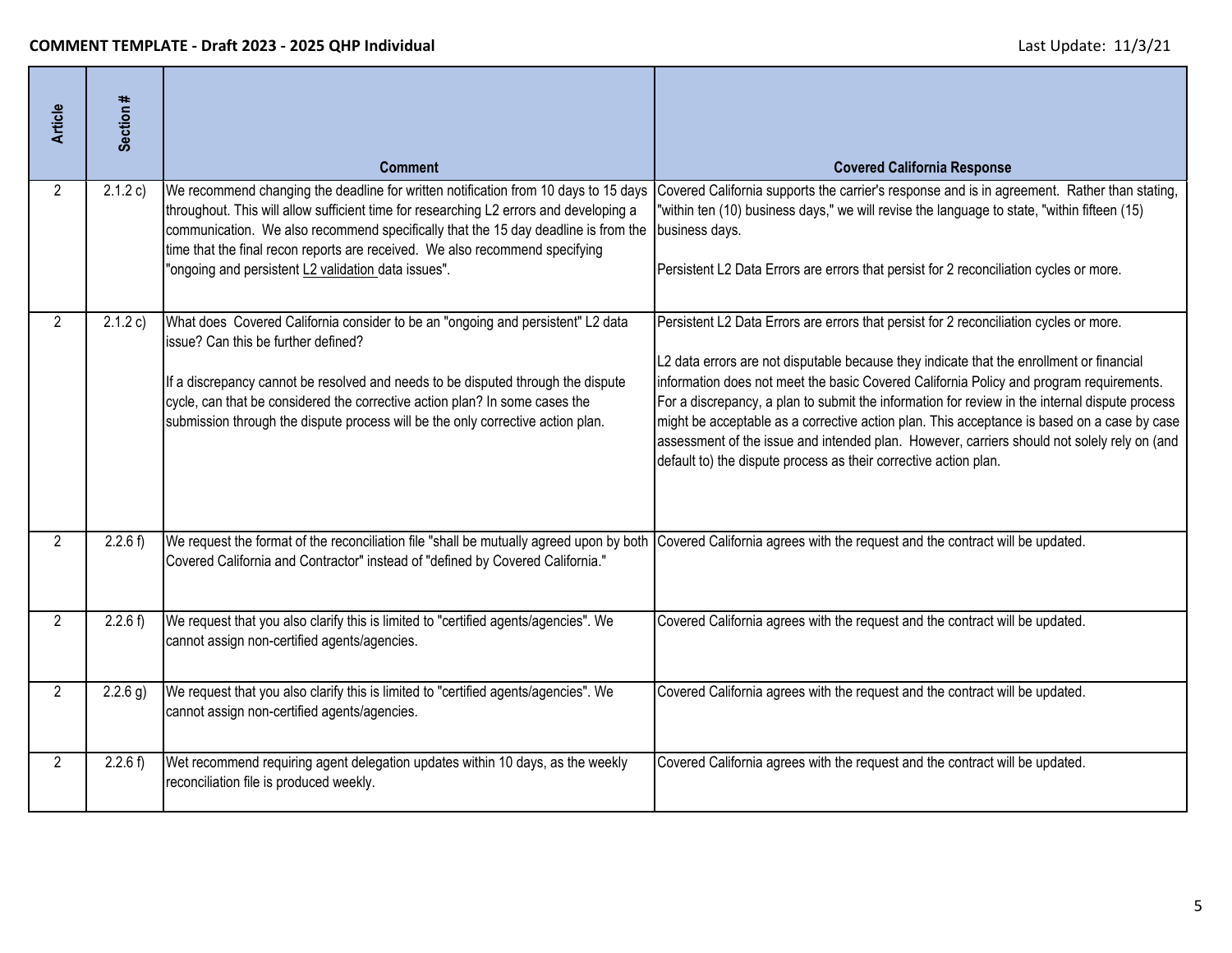| <b>Article</b>       | Section #                        | <b>Comment</b>                                                                                                                                                                                                                                                                                                                                                                                                                                                                                             | <b>Covered California Response</b>                                                                                                                                                                                           |
|----------------------|----------------------------------|------------------------------------------------------------------------------------------------------------------------------------------------------------------------------------------------------------------------------------------------------------------------------------------------------------------------------------------------------------------------------------------------------------------------------------------------------------------------------------------------------------|------------------------------------------------------------------------------------------------------------------------------------------------------------------------------------------------------------------------------|
| $\mathbf{2}^{\circ}$ | 2.2.6f                           | Request to clarify if the intent of the weekly file for is for Issuers to make AOR<br>updates, outside the scope of the 834 transactions, which previously has been listed<br>as the main source of truth for AOR Adds/Deletes/Changes? Recommendation that<br>the 834 file continue to be used as the sole means of communicating AOR information<br>and changes.                                                                                                                                         | Covered California provides Agent of Record updates on the 834 file, addtional resources<br>provided are for Issuer reference only to assist in the reconcilliation of records. The 834 file<br>remains the source of truth. |
| $2^{\circ}$          |                                  | 2.2.6 f) & g) Recommendation: Continue to have the agent of record exception report as "at<br>request" only. Previously this report as an "at request" only report, and is now being<br>changed to a required report by the last business day of the month. Please advise<br>why the change is being made to a monthly required report as we have never been<br>requested to submit this information under the "at request" requirement currently<br>included in the contract.                             | Covered California response is based on the audit finding of inconsistent reconcilliation of<br>Agent of Record information.<br>No contract change will be made.                                                             |
| $\overline{2}$       | $2.2.6$ g)                       | We recommend requiring agent delegation updates within 10 days, as the weekly<br>reconciliation file is produced weekly. We recommending adding language that the<br>agent will be notified of a delegation change if the member made the request directly<br>through the Issuer. If the member was decertified by Covered California, that<br>communication would come from Covered California. We do not have a way to identify<br>why agent of record changes are made unless they contact us directly. | Covered California can't accept a delegation change request from the Issuer, per regulation<br>it has to come from the consumer directly.<br>No contract change will be made.                                                |
| $\overline{2}$       | 2.2.6 h)<br>Carrier<br>Scorecard | This process has never been utilized and we recommend removing it from the<br>Contract.                                                                                                                                                                                                                                                                                                                                                                                                                    | No contract change will be made.                                                                                                                                                                                             |
| $\overline{2}$       | 2.2.6 h)<br>Carrier<br>Scorecard | If Covered California will not be providing carrier feedback on the Carrier Scorecard<br>we request this be removed. This does not appear in the QDP Model Contract.                                                                                                                                                                                                                                                                                                                                       | No contract change will be made.                                                                                                                                                                                             |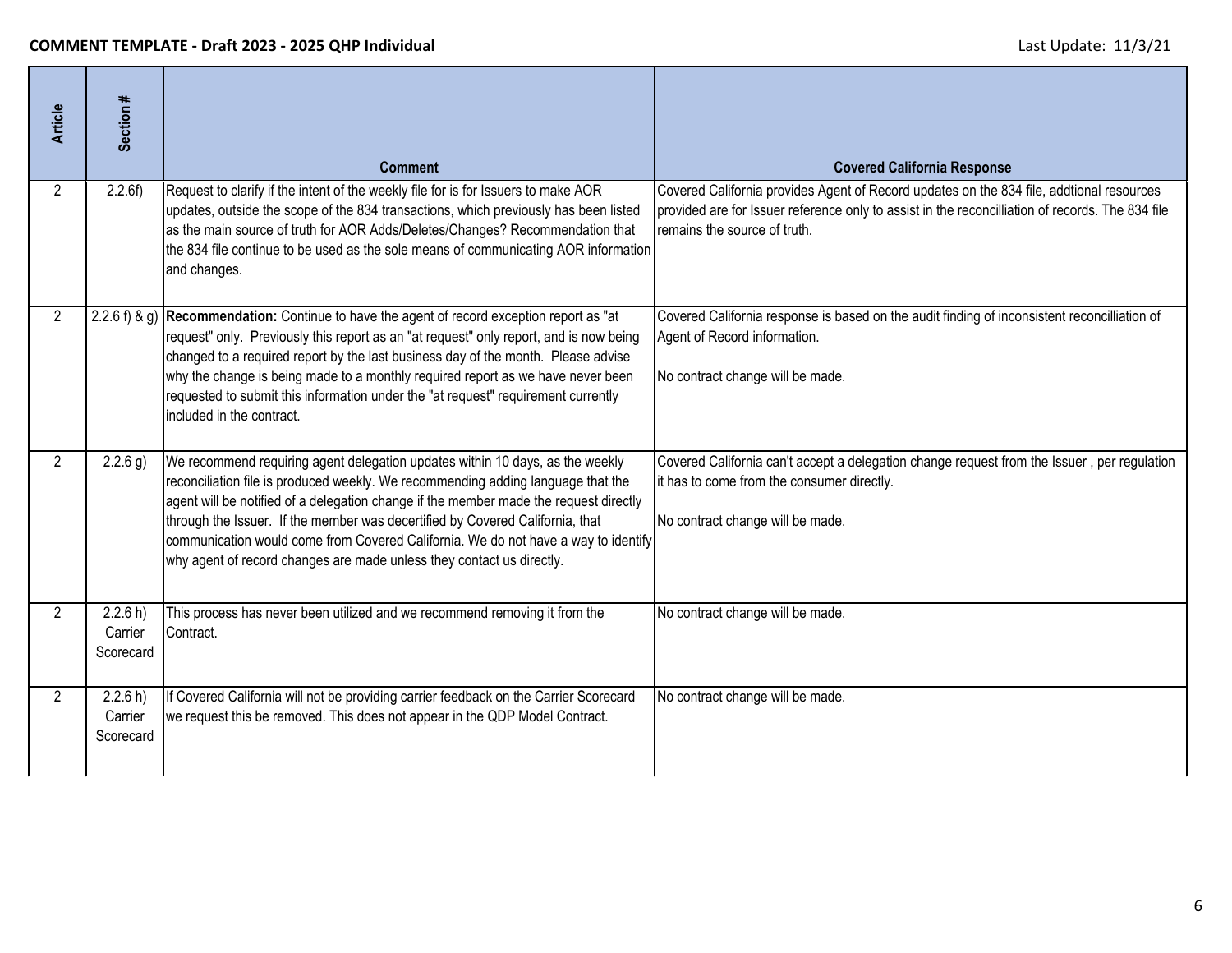| <b>Article</b> | Section #                                                  | <b>Comment</b>                                                                                                                                                                                                                                                                                                               | <b>Covered California Response</b>                                                                                                                                                                                                                                                                                   |
|----------------|------------------------------------------------------------|------------------------------------------------------------------------------------------------------------------------------------------------------------------------------------------------------------------------------------------------------------------------------------------------------------------------------|----------------------------------------------------------------------------------------------------------------------------------------------------------------------------------------------------------------------------------------------------------------------------------------------------------------------|
| $\overline{2}$ | 2.2.6 i)<br>Agent<br>Comm. and<br><b>Sales</b><br>Strategy | In order to assist better understand this new reporting, we hope Covered California<br>can share what you will be doing with this information. When will report be due and<br>how is Contractor to submit this information? Is this informational only or will Covered<br>California be providing feedback to Contractor?    | Due dates and submittal location will be defined on the Contract Reporting Requirements<br>table kept posted on the Extranet.<br>No contract change will be made.                                                                                                                                                    |
| $\overline{2}$ | 2.2.6 i)<br>Agent<br>Comm. and<br>Sales<br>Strategy        | Additional Information Requested: Please advise if the Agent Communication and<br>Sales Strategy for the Individual market is being required for on exchange only, the<br>intent for why Covered Ca is requireing this information and if Covered Ca will be<br>sharing their information annually with Carriers as well.    | Covered California needs to understand each Agent Marketing and Sales Strategy for<br>alignment with changes made by Covered California, for example changes in the market for<br>both on and off exchange markets in response to the State subsidy and American Rescue<br>Plan.<br>No contract change will be made. |
| $\mathcal{P}$  | 2.2.6 i)<br>Agent<br>Comm. and<br>Sales<br>Strategy        | This information is already provided in commission structures and broker education<br>and is duplicative with other requirements. In addition, broker communication plans<br>may change frequently based on legislative or strategy changes. We recommend<br>removing this new requirement.                                  | Covered California needs to understand each Agent Marketing and Sales Strategy for<br>alignment with changes made by Covered California, for example changes in the market for<br>both on and off exchange markets in response to the State subsidy and American Rescue<br>Plan.<br>No contract change will be made. |
| $\overline{2}$ | 2.4.1 d)                                                   | It appears following the Style Guide is being removed. Please confirm that is the intent Was deleted due to redundancy with subsection b) where the language still appears.<br>of this strikeout as we do not see it moved to a different section.                                                                           |                                                                                                                                                                                                                                                                                                                      |
| $\overline{2}$ | 2.4.2 d)                                                   | We request a date be added to when Covered California will update the document by.<br>As an example: Covered California will review and as appropriate update the Contact<br>Guidelines by March 1. Covered California will publish the final Contact Guidelines<br>and communicate them to Contractor by March 1 each year. | Marketing has no objection to the March 1 Contact Guideline update and the contract will be<br>updated.                                                                                                                                                                                                              |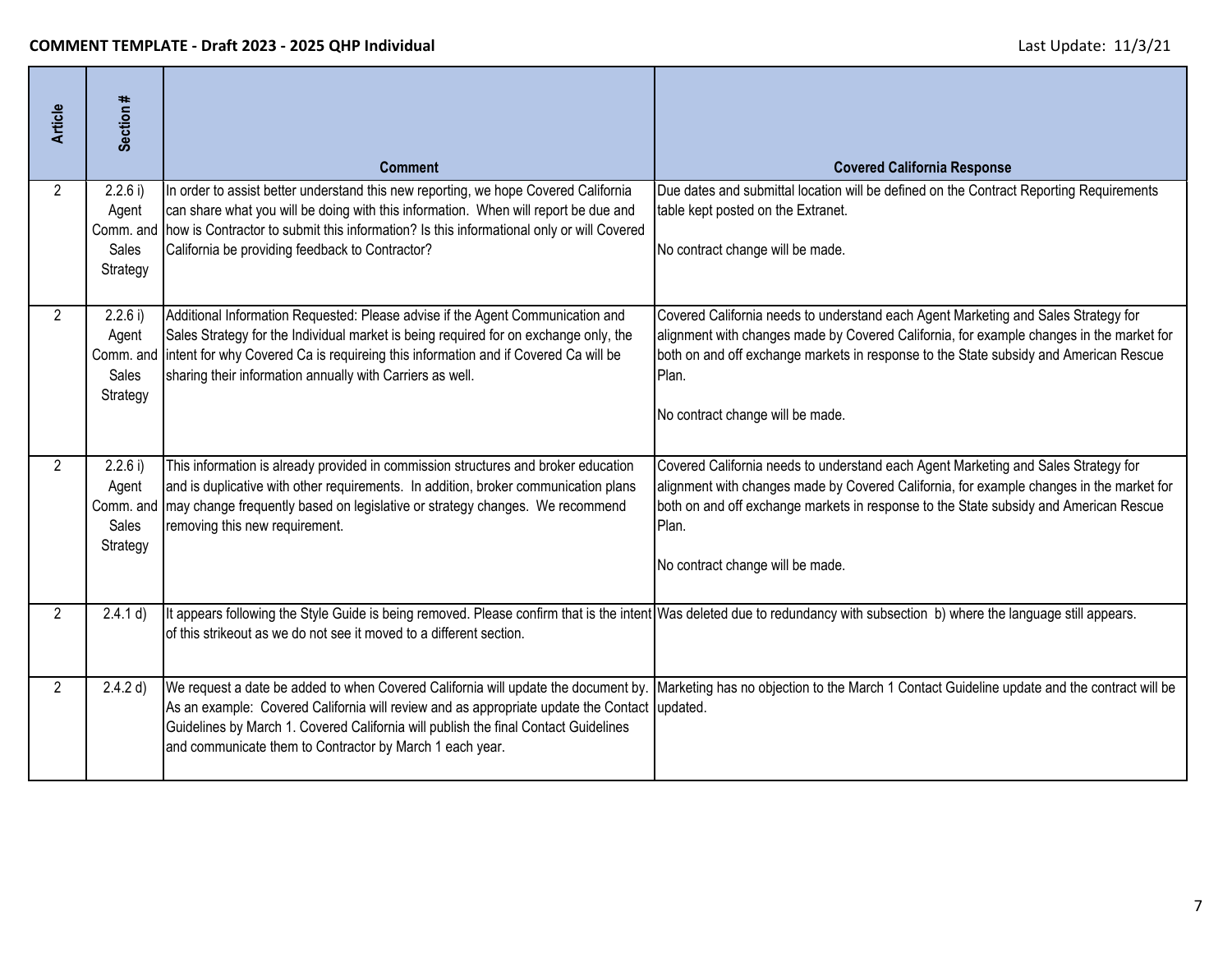| <b>Article</b> | Section #                                                            | <b>Comment</b>                                                                                                                                                                                                                                                                                                                                                                                                                                                                                                                                                                                                                                                                                                                                                                                                                                 | <b>Covered California Response</b>                                                                                                                                                                                                                                                                                                                                                                                                                                                                               |
|----------------|----------------------------------------------------------------------|------------------------------------------------------------------------------------------------------------------------------------------------------------------------------------------------------------------------------------------------------------------------------------------------------------------------------------------------------------------------------------------------------------------------------------------------------------------------------------------------------------------------------------------------------------------------------------------------------------------------------------------------------------------------------------------------------------------------------------------------------------------------------------------------------------------------------------------------|------------------------------------------------------------------------------------------------------------------------------------------------------------------------------------------------------------------------------------------------------------------------------------------------------------------------------------------------------------------------------------------------------------------------------------------------------------------------------------------------------------------|
| 2              | 2.4.4<br>Mailing<br>Addresses;<br>Other                              | The capturing of Race and Ethnicity, Written and Spoken language, Gender identity,<br>Sexual orientation, Disability status is critical to meeting certain aspects of other<br>contractual requirements such as in Attachment 7 and Attachment 14/X. We request<br>Covered California take steps towards requiring these fields on the application, if<br>Enrollment permitted by law. Capturing this information at time of enrollment is most appropriate<br>Information and alleviates administrative burden on plans to collect this information that Covered<br>California could have access to. In addition, there may be requirements for NCQA<br>MHCD and/or Health Equity regarding the capturing of this enrollment information<br>which is most appropriately collected at time of enrollment by Covered California.                | The comment doesn't address intent of this contract section.<br>The reference to 'Other Enrollment Information' is enrollment information, not race and<br>ethnicity which is the purview of Attachment 7. Since Enrollees may update through Covered<br>California their address, family size, income, or other data points which potentially affect<br>which plans they may enroll in, it's important the data sent by Covered California to the<br>Contractor be updated.<br>No contract change will be made. |
| $\overline{2}$ | 2.4.4<br>Mailing<br>Addresses;<br>Other                              | We are concerned that this section does not make it clear what "other enrollment<br>information" QHPs must update on a continuous basis from Covered California. If<br>QHPs are expected to make outreach, such as for Race/Ethnicity and Written/Spoken<br>language, then we have a challenge regarding what data is most accurate. Example:<br>Enrollment 834 no race, member provides race to QHP as AI/AN, member provides Covered<br>Information California race as White, Covered California sends maintenance 834 as White. There<br>is a conflict whether QHP should be showing AI/AN or White. Alternatively, if the<br>consumer didn't communicate with Covered California and we still received a<br>Maintenance 834 for some other reason, that blank race information may overwrite<br>what the member told the carrier directly. | Issuers receive enrollee reported updates to enrollment information (address, family size,<br>income) on the 834 maintenanace file. Since this potentially affects which plans they may<br>enroll in, it's important the data sent by Covered California to the Issuer be updated.<br>As previously reported, no race/ethnicity data will be collected here.                                                                                                                                                     |
| $\overline{2}$ | 2.4.4<br>Mailing<br>Addresses;<br>Other<br>Enrollment<br>Information | We request consideration be made that there are mutually agreed upon additional<br>fields that carriers send back to Covered California. As an example, if carriers are to<br>update Race/Ethnicity data, we wonder if that should be sent to Covered California to<br>update your records as well.                                                                                                                                                                                                                                                                                                                                                                                                                                                                                                                                            | As previously reported, no race/ethnicity data will be collected here.                                                                                                                                                                                                                                                                                                                                                                                                                                           |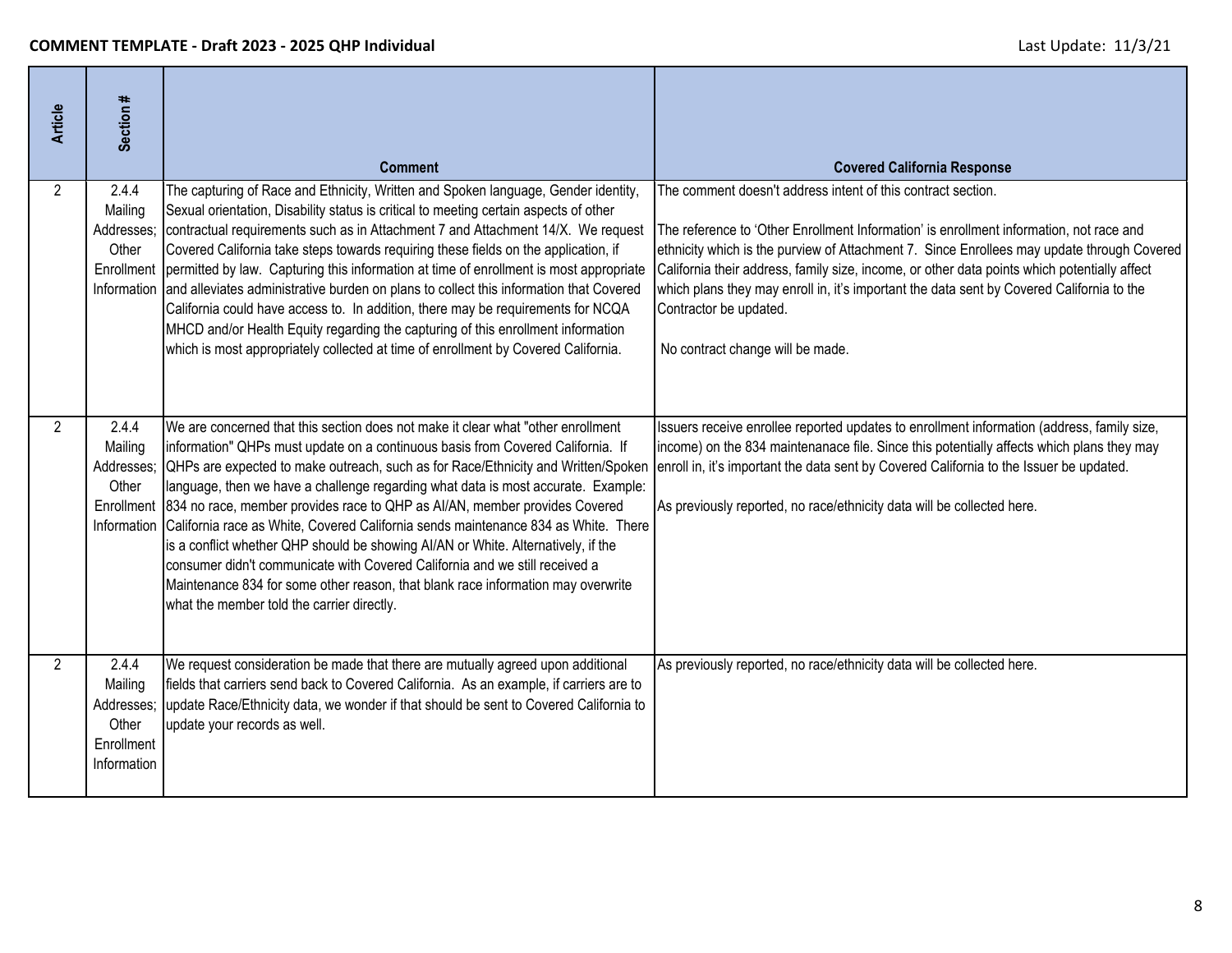| <b>Article</b> | ≠<br><b>Section</b> | <b>Comment</b>                                                                                                                                                                                                                                                                                                                                                                                                                                                                                 | <b>Covered California Response</b>                                                                                                                                                                                                                                                                                                                                                                                                                                                                                                                                                                                                              |
|----------------|---------------------|------------------------------------------------------------------------------------------------------------------------------------------------------------------------------------------------------------------------------------------------------------------------------------------------------------------------------------------------------------------------------------------------------------------------------------------------------------------------------------------------|-------------------------------------------------------------------------------------------------------------------------------------------------------------------------------------------------------------------------------------------------------------------------------------------------------------------------------------------------------------------------------------------------------------------------------------------------------------------------------------------------------------------------------------------------------------------------------------------------------------------------------------------------|
|                | 2.4.4               | Request to clarify intent of verbiage usage from "Demograhic" to "Enrollment." Plan<br>requests to provide examples of expected data categories.                                                                                                                                                                                                                                                                                                                                               | Issuers receive enrollee reported updates to enrollment information (address, family size,<br>income) on the 834 maintenanace file. Since this potentially affects which plans they may<br>enroll in, it's important the data sent by Covered California to the Issuer be updated.                                                                                                                                                                                                                                                                                                                                                              |
| 3.1            | $3.1.4$ (d)         | Section 3.1.4(d) discusses providing advance notice to Covered California for certain<br>actions. It is possible that the QHPs would need, for example, to switch vendors or<br>platforms due to performance or security issues, or make changes to key personnel,<br>and would be unable to provide the required notice. We suggest adding qualifying<br>change or immediately upon Contractor's knowledge of the change if knowledge is<br>acquired less than 60 days prior to the change ". | Section 3.1.4.d.i.4.a states "at least 30 days" advance notice to Covered California will occur<br>for any unplanned activity or system change needed to resolve any critical issue occuring in<br>the Contractor's production system during the Renewal and Open Enrollment period.<br>language similar to that provided in section 3.3.4(c)(i)(1): "at least 60 days prior to any No contract change will be made from 30 to 60 days prior; Covered California agrees to add<br>qualifying language to allow for notification "immediately upon Contractor's knowledge" to<br>contract subsection 3.1.4(4)a. addressing 30 day notifications. |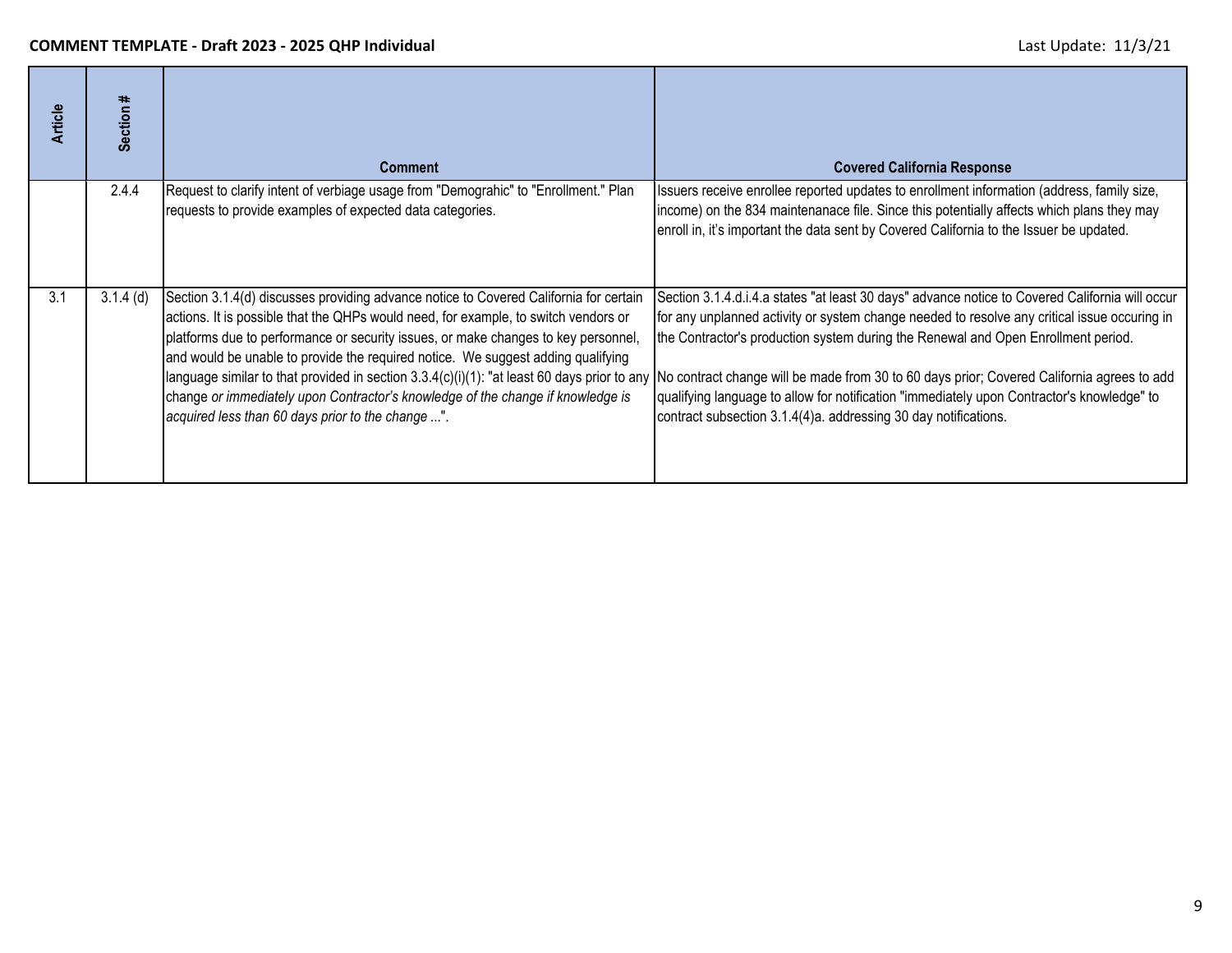| <b>Article</b> | Section #                  |                                                                                                                                                                                                                                                                                                                                                                                                                                                                                                                                                                                                                                                                                                                                                                                                                                                                                                                                                                                                                                                                                                                                                                                                                                                                                                                        |                                                                                                                                                                                                                                                                                                                                                                                                                                                                                                                                                                                                                                                                                                                                                                                                                                                                                                                                                                                                                                                                                                                                                                                                                                                                                                                                                                                                                                                                                                                                                                                                                                                                                                                                                                                                                                                                                                                          |
|----------------|----------------------------|------------------------------------------------------------------------------------------------------------------------------------------------------------------------------------------------------------------------------------------------------------------------------------------------------------------------------------------------------------------------------------------------------------------------------------------------------------------------------------------------------------------------------------------------------------------------------------------------------------------------------------------------------------------------------------------------------------------------------------------------------------------------------------------------------------------------------------------------------------------------------------------------------------------------------------------------------------------------------------------------------------------------------------------------------------------------------------------------------------------------------------------------------------------------------------------------------------------------------------------------------------------------------------------------------------------------|--------------------------------------------------------------------------------------------------------------------------------------------------------------------------------------------------------------------------------------------------------------------------------------------------------------------------------------------------------------------------------------------------------------------------------------------------------------------------------------------------------------------------------------------------------------------------------------------------------------------------------------------------------------------------------------------------------------------------------------------------------------------------------------------------------------------------------------------------------------------------------------------------------------------------------------------------------------------------------------------------------------------------------------------------------------------------------------------------------------------------------------------------------------------------------------------------------------------------------------------------------------------------------------------------------------------------------------------------------------------------------------------------------------------------------------------------------------------------------------------------------------------------------------------------------------------------------------------------------------------------------------------------------------------------------------------------------------------------------------------------------------------------------------------------------------------------------------------------------------------------------------------------------------------------|
|                |                            | <b>Comment</b>                                                                                                                                                                                                                                                                                                                                                                                                                                                                                                                                                                                                                                                                                                                                                                                                                                                                                                                                                                                                                                                                                                                                                                                                                                                                                                         | <b>Covered California Response</b>                                                                                                                                                                                                                                                                                                                                                                                                                                                                                                                                                                                                                                                                                                                                                                                                                                                                                                                                                                                                                                                                                                                                                                                                                                                                                                                                                                                                                                                                                                                                                                                                                                                                                                                                                                                                                                                                                       |
|                | 3.1.4(d)<br>$\overline{2}$ | <b>COMMENT:</b> Language proposals noted below in red to align with best pracites and industry standards:<br>Commenter 3.1.4. Operational Requirements and Liquidated Damages: communication with Plan Manager and Covered California<br>d. Communication with Plan Manager and Covered California<br>CalHEERS system. This shall include the following:<br>Contractor shall provide advance notification prior to any system changes as soon as practicable but no later than the following:<br>to receive, accept, or send electronic transactions;<br>different platform;<br>electronic integration and interface with the CalHEERS system.<br>4. Contractor shall avoid making any planned system changes that may impact CalHEERS thirty (30) days prior to and during each Renewal and Open Enrollment Period.<br>needed to resolve any critical issue occurring in Contractor's production system during the Renewal and Open Enrollment Period.<br>center, reducing call center hours, relocating an existing call center to another location, or changes to key personnel.<br>critical issue occurring in Contractor's call center during the Renewal and Open Enrollment Period.<br>integration and interface with the CalHEERS system, or other technical documentation as requested by Covered California. | Contractor shall notify Covered California appropriately and in a timely manner of any relevant system or operational changes which impact Covered California, Enrollees, or the<br>. Contractor shall provide at least sixty (60) thirty (30) days advance notification prior to any planned activity or planned modification to Contractor's system that impacts the ability<br>2. Contractor shall provide at least sixty (60) thirty (30) days advance notification prior to any planned activity or planned transitions or planned migrations of Contractor's system to a<br>3. Contractor shall provide at least sixty (60) thirty (30) days advance notification prior to any planned activity or planned transitions to new vendors who will support Contractor's<br>a. Where feasible, Contractor shall provide at least thirty (30) days advance notification for Covered California approval review prior to any unplanned activity or system change<br>ii. Contractor shall provide at least thirty (30) days advance notification prior to any operational changes being made. Examples of operational changes include: the closing of a call<br>1. Contractor shall make reasonable effort to avoid making any operational changes to its call center thirty (30) days prior to and during the Renewal and Open Enrollment Period.<br>a. Where feasible, Contractor shall provide advance notification for Covered California approval review prior to any unplanned activity or operational change needed to resolve any-<br>iii. Upon request, Contractor shall provide only non-proprietary, non-confidential and relevant technical documentation to Covered California within fifteen (15) days or as specified<br>by Covered California. Technical documentation includes: Contractor's system lifecycle and release schedules, testing plan, system specification documents related to Contractor's |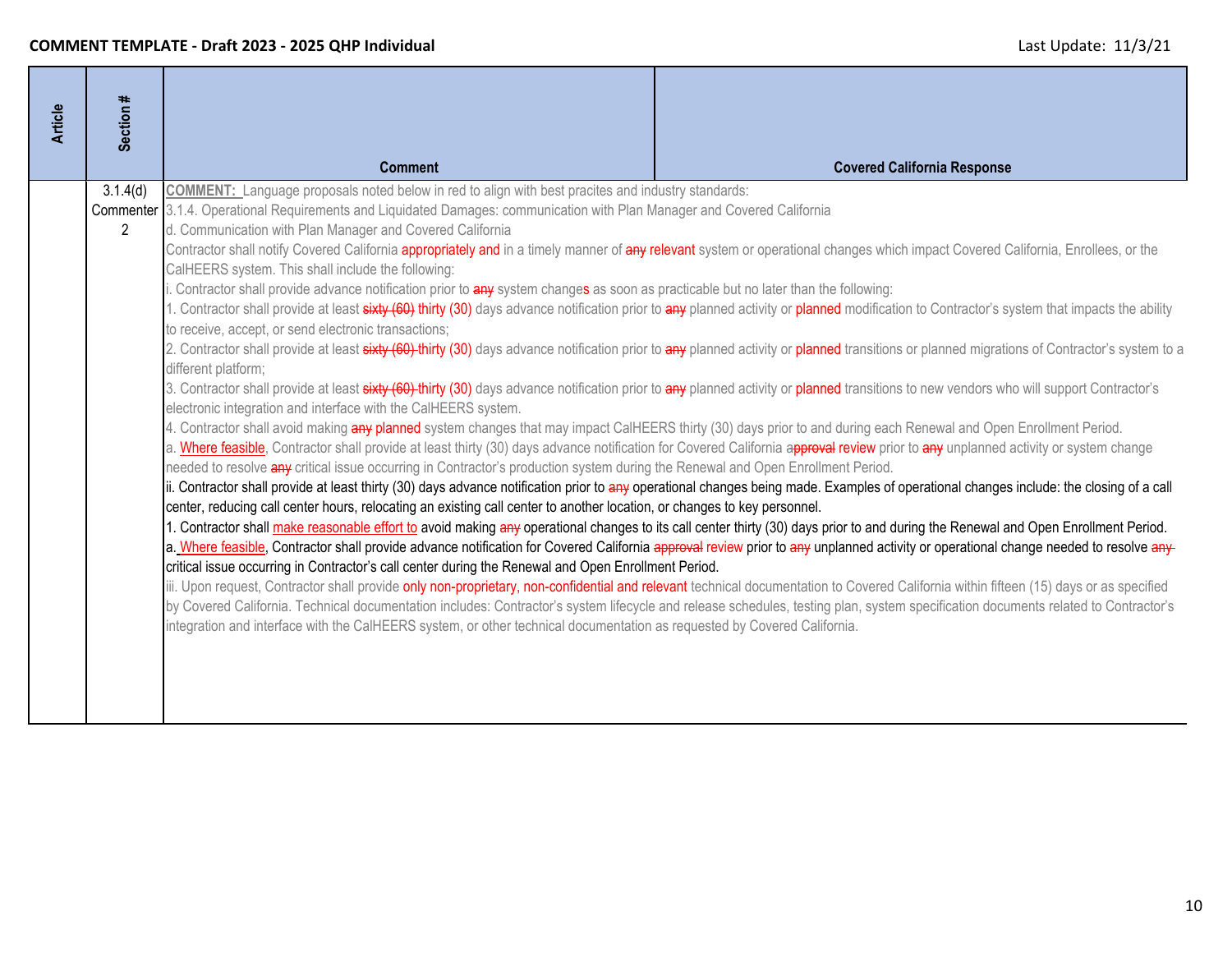| Section #            | <b>Comment</b>                                                                                                                                                                                                                                                                                                                                                                                                                                                                                                                                                                                                                                                  | <b>Covered California Response</b>                                                                                                                                                                                                                                                                                                                                                                       |  |
|----------------------|-----------------------------------------------------------------------------------------------------------------------------------------------------------------------------------------------------------------------------------------------------------------------------------------------------------------------------------------------------------------------------------------------------------------------------------------------------------------------------------------------------------------------------------------------------------------------------------------------------------------------------------------------------------------|----------------------------------------------------------------------------------------------------------------------------------------------------------------------------------------------------------------------------------------------------------------------------------------------------------------------------------------------------------------------------------------------------------|--|
| 3.1.4(d)             |                                                                                                                                                                                                                                                                                                                                                                                                                                                                                                                                                                                                                                                                 | RESPONSE: The proposed changes from Sixty (60) days to Thirty (30) days would not allow sufficient time for a Change Request and integration testing between CalHEERS and                                                                                                                                                                                                                                |  |
| $\mathbf{2}^{\circ}$ |                                                                                                                                                                                                                                                                                                                                                                                                                                                                                                                                                                                                                                                                 |                                                                                                                                                                                                                                                                                                                                                                                                          |  |
|                      | Please note that we do allow Issuers to make code changes and implement them in the 30 days before the Renewals and Open Enrollment (R/OE) Period begins only if they are<br>related to existing production issues, or if they are defects identified as critical or blocking issues during the Integration Test effort prior to R/OE.<br>Examples of changes to a Issuer's system that impact CalHEERS are:<br>Change in EDI 834 transaction vendor/changes to enrollment system<br>Change in SFTP endpoints<br>Change in Pay Now vendor/changes to payment processing system<br>Change in Pay Now URL                                                         |                                                                                                                                                                                                                                                                                                                                                                                                          |  |
|                      | Covered California is agreeable to the following proposed changes in 3.1.4d)i.4.a.:<br>4. "Contractor shall avoid making any system changes that may impact CalHEERS thirty (30) days prior to and during each Renewal and Open Enrollment Period.<br>a. Contractor shall provide at least thirty (30) days advance notification, or immediately upon Contractor's knowledge if knowledge is acquired less than thirty (30) days prior, for<br>Covered California approval prior to any unplanned activity or system change needed to resolve any critical issue occurring in Contractor's production system during the Renewal<br>and Open Enrollment Period." |                                                                                                                                                                                                                                                                                                                                                                                                          |  |
|                      | Covered California is agreeable to the proposed contract language changes provided in Section 3.1.4.d.ii as it relates to operational changes with the addition of qualifying language<br>to allow for notification, "or immediately upon Contractor's knowledge if knowledge is acquired less than thirty (30) days prior", and call center changes with the deletion of "or<br>changes to key personnel."                                                                                                                                                                                                                                                     |                                                                                                                                                                                                                                                                                                                                                                                                          |  |
|                      |                                                                                                                                                                                                                                                                                                                                                                                                                                                                                                                                                                                                                                                                 |                                                                                                                                                                                                                                                                                                                                                                                                          |  |
|                      |                                                                                                                                                                                                                                                                                                                                                                                                                                                                                                                                                                                                                                                                 | Commenter the Issuer to take place once configurations have been updated. No contract change will be made where 60 days is specified in this section, and no qualifying language to allow for<br>notification "immediately upon Contractor's knowledge" will be added for 60 day events.<br>No other suggested contract changes will be made, adjustments agreed to here address many of these concerns. |  |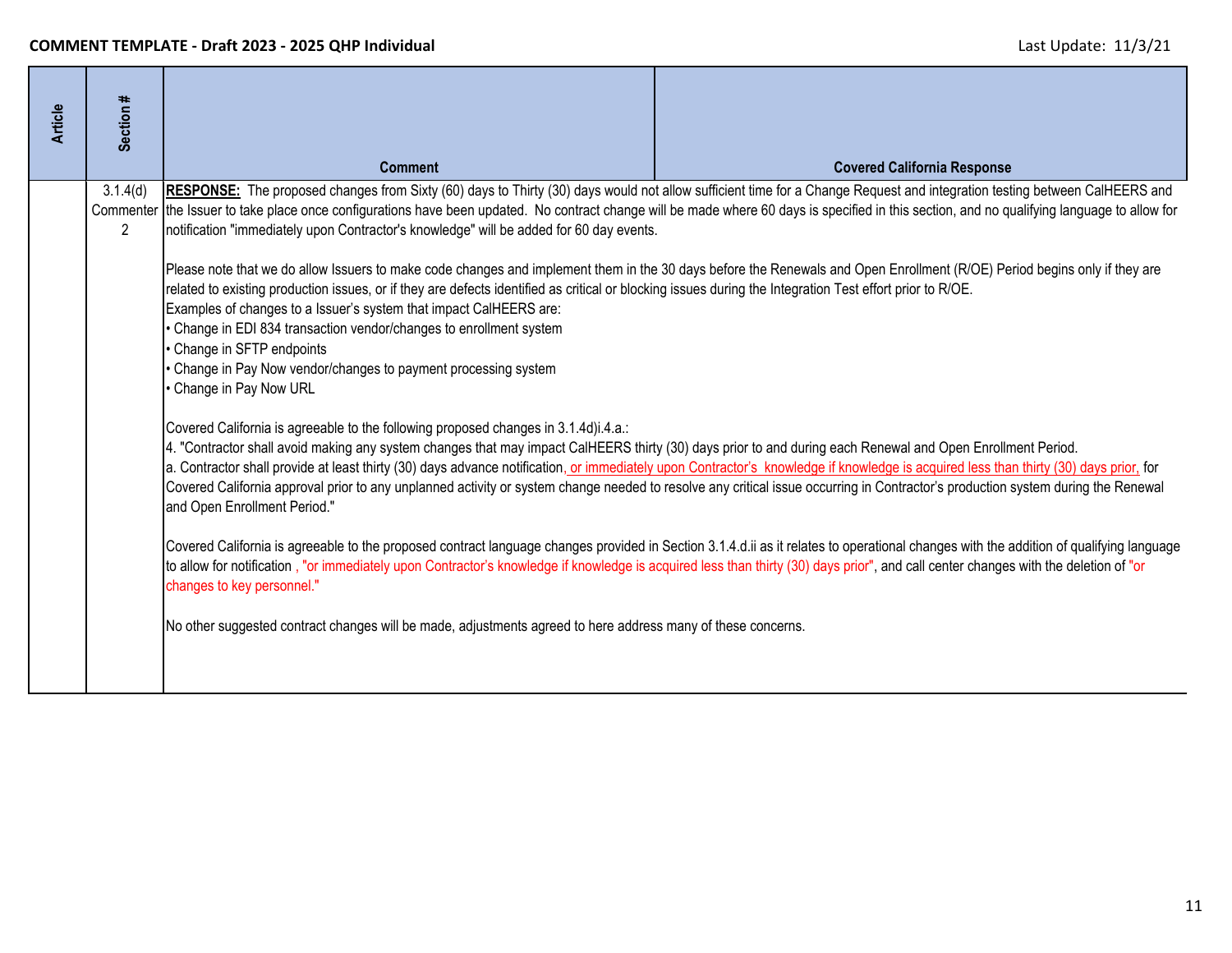| <b>Article</b> | Section #      | <b>Comment</b>                                                                                                                                                                                                  | <b>Covered California Response</b>                                                                                                                                                                                                                                                                                                                                                                                                                                                                                                                                                                                                                                          |
|----------------|----------------|-----------------------------------------------------------------------------------------------------------------------------------------------------------------------------------------------------------------|-----------------------------------------------------------------------------------------------------------------------------------------------------------------------------------------------------------------------------------------------------------------------------------------------------------------------------------------------------------------------------------------------------------------------------------------------------------------------------------------------------------------------------------------------------------------------------------------------------------------------------------------------------------------------------|
| 3              |                | 3.1.4d)i.4.a The requirement to provide 30 prior notice of an "unplanned activity" is not practical as<br>it would prevent emergent issues from being quickly addressed.                                        | Covered California reviewed the language and is agreeable to the proposed<br>changes: "Contractor shall avoid making any system changes that may impact CalHEERS<br>thirty (30) days prior to and during each Renewal and Open Enrollment Period.<br>a. Contractor shall provide at least thirty (30) days advance notification, or immediately upon<br>Contractor's knowledge if knowledge is acquired less than thirty (30) days prior, for Covered<br>California approval prior to any unplanned activity or system change needed to resolve any<br>critical issue occurring in Contractor's production system during the Renewal and Open<br><b>Enrollment Period."</b> |
|                |                | 3.1.4.d)i.4.a Request to clarify that this does not prevent emergency changes or changes<br>necessary to prevent immediate operational issues as plans may need to be able to<br>fix some problems immediately. | Covered California reviewed the language and is agreeable to the proposed<br>changes:"Contractor shall avoid making any system changes that may impact CalHEERS<br>thirty (30) days prior to and during each Renewal and Open Enrollment Period.<br>a. Contractor shall provide at least thirty (30) days advance notification, or immediately upon<br>Contractor's knowledge if knowledge is acquired less than thirty (30) days prior, for Covered<br>California approval prior to any unplanned activity or system change needed to resolve any<br>critical issue occurring in Contractor's production system during the Renewal and Open<br><b>Enrollment Period."</b>  |
|                | 3.1.4d)ii.     | Request to clarify that this does not prevent emergency changes or changes<br>necessary to prevent immediate operational issues as plans will need to be able to fix<br>some problems immediately.              | Covered California reviewed the language and is agreeable to the proposed<br>changes:"Contractor shall provide at least thirty (30) days advance notification, or<br>immediately upon Contractor's knowledge if knowledge is acquired less than thirty (30) days<br>prior to any operational change being made. Examples of operational changes include                                                                                                                                                                                                                                                                                                                     |
| 3              | $3.1.4$ d) ii) | We request the removal of "key personnel" from this requirement as key personnel<br>can change frequently throughout the calendar year.                                                                         | Covered California agrees to remove "key personnel" from this Section since it is addressed<br>in Section 1.5.                                                                                                                                                                                                                                                                                                                                                                                                                                                                                                                                                              |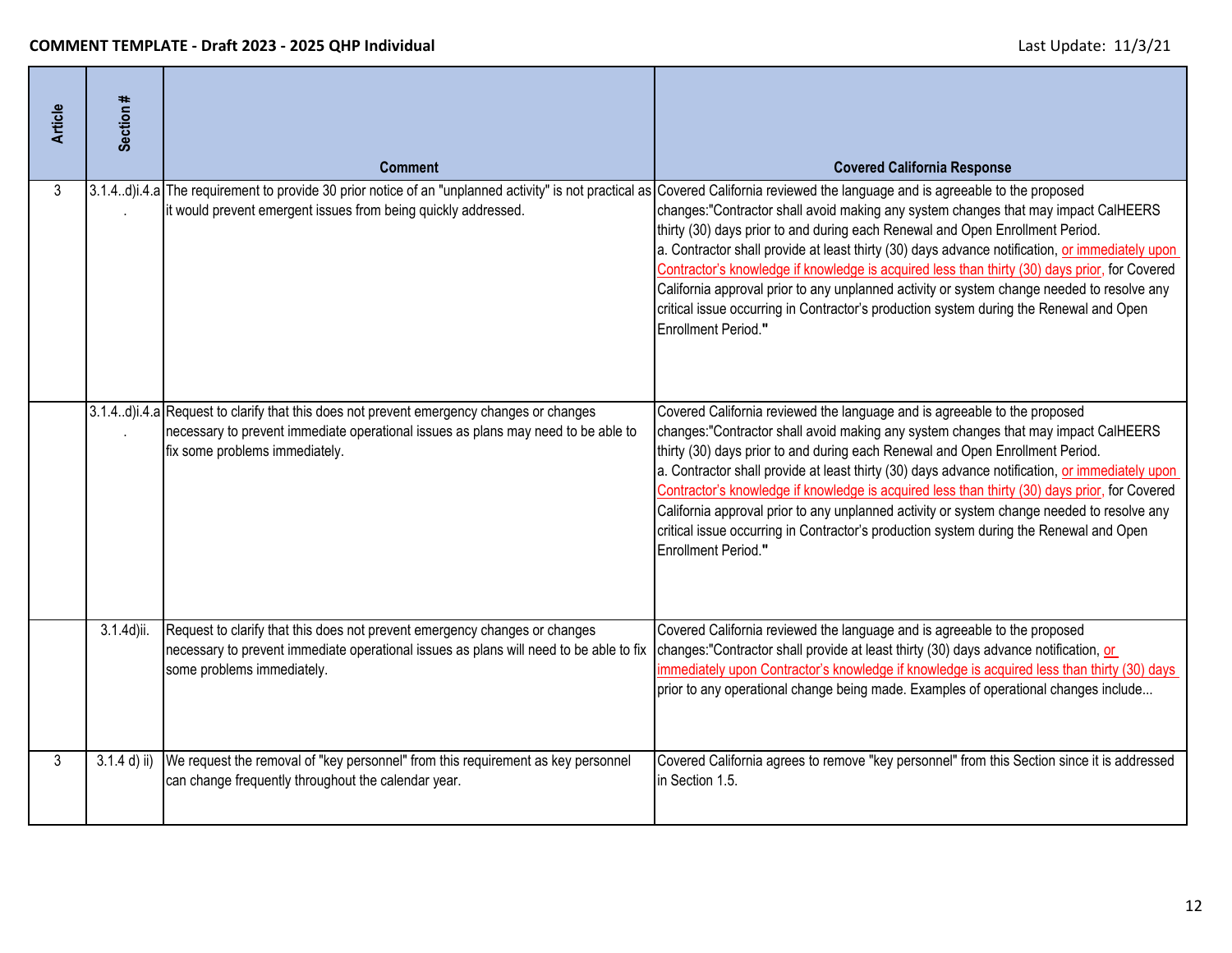| <b>Article</b> | Section #                     | <b>Comment</b>                                                                                                                                                                                                                                           | <b>Covered California Response</b>                                                                                                                                                                                                                                                                                                                                                                                                                                                    |
|----------------|-------------------------------|----------------------------------------------------------------------------------------------------------------------------------------------------------------------------------------------------------------------------------------------------------|---------------------------------------------------------------------------------------------------------------------------------------------------------------------------------------------------------------------------------------------------------------------------------------------------------------------------------------------------------------------------------------------------------------------------------------------------------------------------------------|
| 3              | $3.1.4$ d) iii)               | Please revise the deadline for providing technical documentation from 10 days to 30<br>days. This documentation will need to come from several different business areas<br>and will take time to compile.                                                | The contract language states 15 days (not 10 days) for the provision of technical<br>documentation. Covered California views 15 business days as reasonable.<br>No contract change will be made.                                                                                                                                                                                                                                                                                      |
| 3              | 3.3.3                         | Not material. Document formatting error. Misleading redline indicating removal of a<br>duplicative ECP section but in the current contract (A7) there is only one 'ECP'<br>section. Unclear why it appears that the 'ECP" section is being deleted here. | Renumbered to 3.3.4, not deleted.                                                                                                                                                                                                                                                                                                                                                                                                                                                     |
|                | 3.3.3<br>Network<br>Stability | c) We request notification is limited to material changes to the network.                                                                                                                                                                                | Covered California's objective is to be aware of upcoming network changes which might<br>require time to prepare our Service Centers. The contract change will stand, to make<br>contract compliance clearer for the carriers as there is no common definition for "material".                                                                                                                                                                                                        |
|                | 3.3.3                         | c) We request the 10% change be limited to providers, not enrollees. Please change<br>to "10% network reduction in a region"                                                                                                                             | Ten percent of Enrollees establishes a safety net for rural regions.<br>No contract change will be made.                                                                                                                                                                                                                                                                                                                                                                              |
| 3              | 3.3.3                         | There appear to be references to 3.3.3 c)i. in c) and c)i.1. Please review this<br>to other numbering of sections.                                                                                                                                       | Section 3.3.3c) addresses network provider disruptions whether they be hospitals or<br>reference as it appears circular to this same section. Believe it may have changed due participating providers. Section 3.3.3c)i.1) defines noticing requirements of provider network<br>disruptions. The reference to the provider network disruptions of 3.3.3c) within the<br>notification requirement section 3.3.3c)i.1), and vice-versa, will stand.<br>No contract change will be made. |
| 3              |                               | 3.3.3 c) i) 1) 3.3.3 c) appears to be specifically about network hospital disruptions, while 3.3.3 c) i)<br>1) appears to be about participating providers. We recommend removing the cross<br>references to 3.3.3 c) and 3.3.3c)i                       | Section 3.3.3c) addresses network provider disruptions whether they be hospitals or<br>participating providers. Section 3.3.3c)i.1) defines noticing requirements of provider network<br>disruptions. The reference to the provider network disruptions of 3.3.3c) within the<br>notification requirement section 3.3.3c)i.1), and vice-versa, will stand.<br>No contract change will be made.                                                                                        |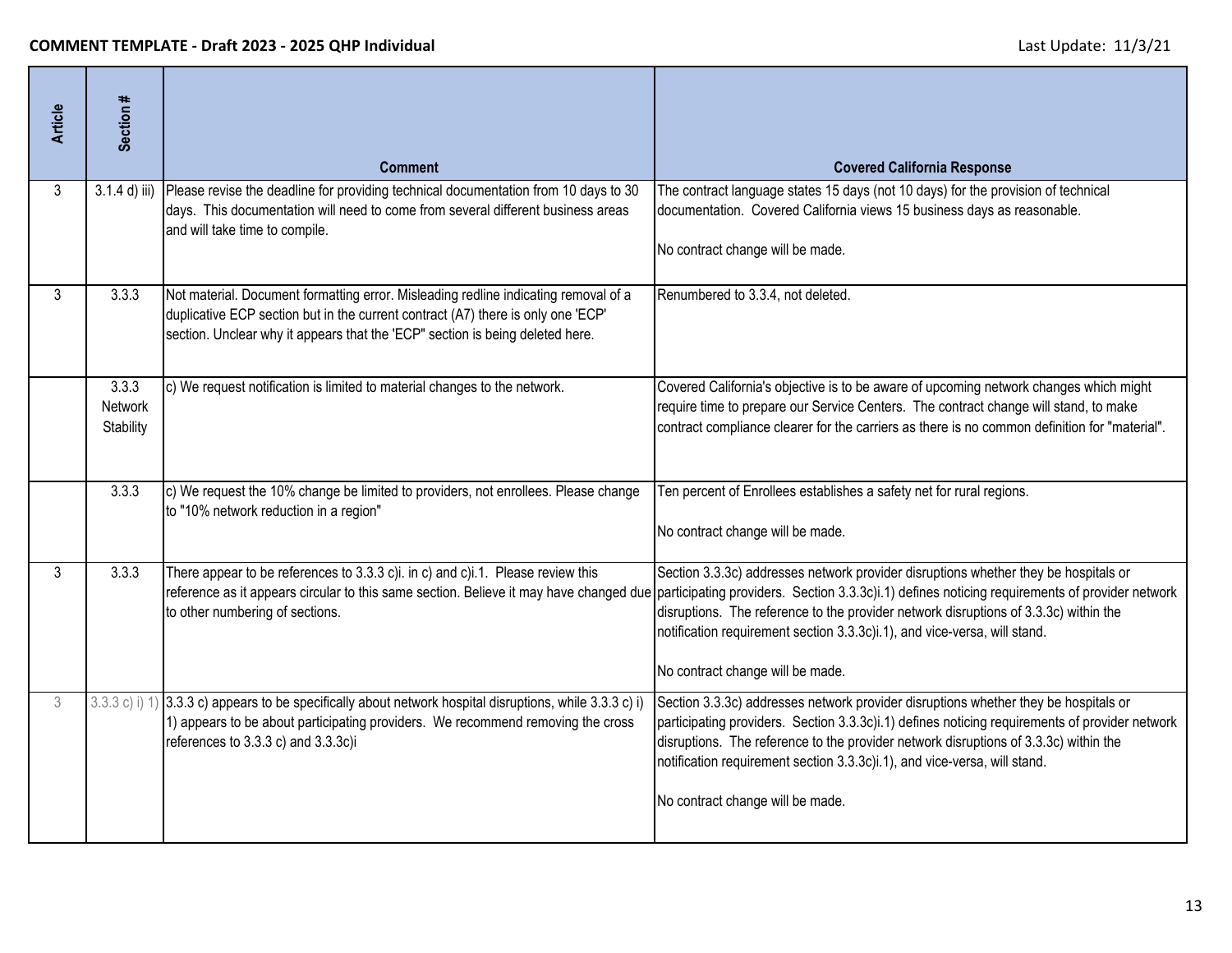| <b>Article</b> | Section # | <b>Comment</b>                                                                                                                                                                                                                                                                                                                                                                                                                              | <b>Covered California Response</b>                                                                                                                                                                                                                                             |
|----------------|-----------|---------------------------------------------------------------------------------------------------------------------------------------------------------------------------------------------------------------------------------------------------------------------------------------------------------------------------------------------------------------------------------------------------------------------------------------------|--------------------------------------------------------------------------------------------------------------------------------------------------------------------------------------------------------------------------------------------------------------------------------|
| 3              | 3.3.3(c)  | Recommendation: Suggest deleting "and State Regulators" as we would already be<br>subject to any such regulatory requirement and the new subsection does not address<br>notification to regulators. Consider deleting subsection (i)(2) or revising to say<br>Contract will comply with law in regards to access to care due to changes in provider<br>network.                                                                             | Covered California agrees to delete "State Regulators" from this section.                                                                                                                                                                                                      |
| 3              | 3.3.3 c)  | Please remove all references to "State Regulators" from 3.3.3 c. Network Stability.<br>How/when we notify the State Regulators is subject to what they require in applicable<br>regulations.                                                                                                                                                                                                                                                | Covered California agrees to delete "State Regulators" from this section.                                                                                                                                                                                                      |
| 3              | 3.3.4     | Not material. Document formatting error. Misleading redline indicating removal of a<br>duplicative 'Special Rules Governing American Indians and Alaskan Natives' section<br>but in the current contract (A7) there is only one 'Special Rules Governing American<br>Indians and Alaskan Natives' section. Unclear why it appears that the 'Special Rules<br>Governing American Indians and Alaskan Natives' section is being deleted here. | Renumbered to 3.3.5, not deleted.                                                                                                                                                                                                                                              |
|                | 3.3.4     | d) We request "material" not be struck out in both paragraphs                                                                                                                                                                                                                                                                                                                                                                               | Covered California's objective is to be aware of upcoming network changes which might<br>require time to prepare our Service Centers. The contract change will stand, to make<br>contract compliance clearer for the carriers as there is no common definition for "material". |
| 3              | 3.3.4 d)  | Same comment regarding 3.3.3 c) in d).<br>There appear to be references to 3.3.3 c)i. in c) and c)i.1. Please review this<br>reference as it appears circular to this same section. Believe it may have changed<br>due to other numbering of sections.                                                                                                                                                                                      | Covered California has updated the contract eliminating the reference to 3.3.3 subsections in<br>Section 3.3.4d).                                                                                                                                                              |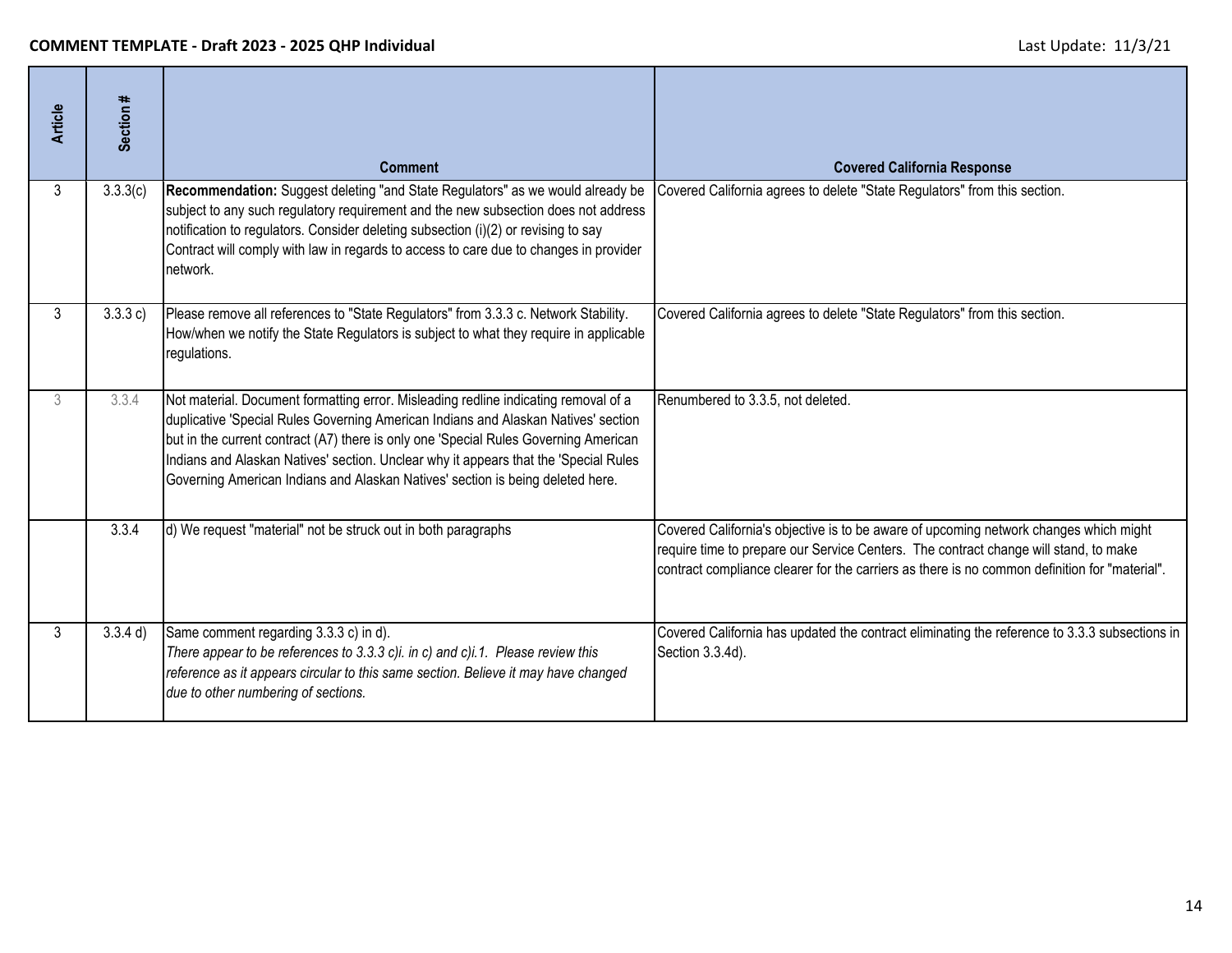| <b>Article</b> | Section # | <b>Comment</b>                                                                                                                                                                                                                                                                                                                                                                                                                                                                                                                                                                                                                                                                                                                                                                                                                                                                                                                                                                                                             | <b>Covered California Response</b>                                                                                                                                                                                                                                                                                                                                         |
|----------------|-----------|----------------------------------------------------------------------------------------------------------------------------------------------------------------------------------------------------------------------------------------------------------------------------------------------------------------------------------------------------------------------------------------------------------------------------------------------------------------------------------------------------------------------------------------------------------------------------------------------------------------------------------------------------------------------------------------------------------------------------------------------------------------------------------------------------------------------------------------------------------------------------------------------------------------------------------------------------------------------------------------------------------------------------|----------------------------------------------------------------------------------------------------------------------------------------------------------------------------------------------------------------------------------------------------------------------------------------------------------------------------------------------------------------------------|
| 3              | 3.3.4 d)  | We recommend removing the references back to 3.3.3 c. That section is for network<br>hospital disruption and is not applicable to Essential Community Providers.<br>d)Notice of changes to ECP network. Contractor shall notify Covered California, as<br>defined in 3.3.3c), with respect to any material change as of and throughout the<br>term of this Agreement to its ECP contracting arrangements, geographic distribution,<br>percentage coverage, ECP classification type (e.g. 340B), and other information<br>relating to ECPs within thirty (30) business days of any change in ECP contracts<br>Contractor shall notify Covered California, as defined in 3.3.3c), of any pending m-<br>aterial change in its ECP contracting arrangements at least 60 days prior to any<br>change or immediately upon Contractor's knowledge of the change if knowledge is<br>acquired less than 60 days prior to the change, and cooperate with Covered<br>California in planning for the orderly transfer of plan members. | Covered California agrees to this request, the contract has been updated eliminating the<br>reference to 3.3.3 subsections in Section 3.3.4d).                                                                                                                                                                                                                             |
| 3              | 3.3.4 d)  | Community Provider terminates from the provider network. Please also clarify why<br>"material" was removed.                                                                                                                                                                                                                                                                                                                                                                                                                                                                                                                                                                                                                                                                                                                                                                                                                                                                                                                | Please provide clarification if Covered CA is required to be notified if a sincle Essential Covered California's objective is to be aware of upcoming network changes which might<br>require time to prepare our Service Centers. The contract change will stand, to make<br>contract compliance clearer for the carriers as there is no common definition for "material". |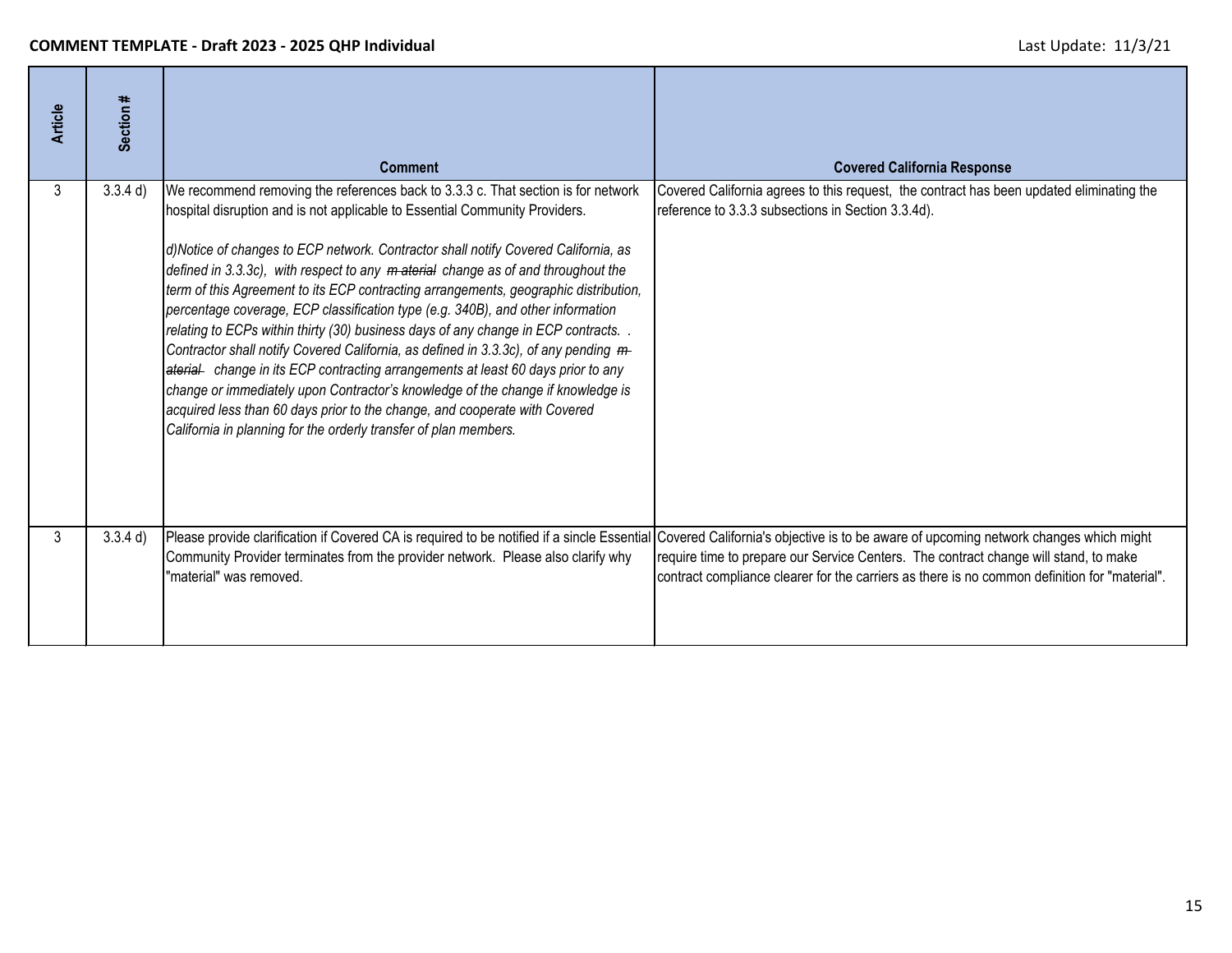| <b>Article</b> | Section #                     | <b>Comment</b>                                                                                                                                                                                                                                                                                               | <b>Covered California Response</b>                                                                                                                                                                                                                                                                                                                                                                                                                                                                                                                                                                                                                                                                                                                |
|----------------|-------------------------------|--------------------------------------------------------------------------------------------------------------------------------------------------------------------------------------------------------------------------------------------------------------------------------------------------------------|---------------------------------------------------------------------------------------------------------------------------------------------------------------------------------------------------------------------------------------------------------------------------------------------------------------------------------------------------------------------------------------------------------------------------------------------------------------------------------------------------------------------------------------------------------------------------------------------------------------------------------------------------------------------------------------------------------------------------------------------------|
| 3              | 3.4.5 b) ii)                  | Symphony is not set up to receive dental provider information at this time.<br>Furthermore, sending this data would require funding and additional data sharing<br>agreements from external vendor partners. Please remove the reference to provider<br>network data for Contractor's embedded dental plans. | The current Covered California provider directory includes the ability to search for a dentist<br>available through a health plan's embedded pediatric dental plan. Covered California expects<br>health plans to submit network data for their embedded dental plans, as applicable, to the<br>Symphony Provider Directory in order to maintain this functionality. Symphony will soon begin<br>considering modifications needed to incorporate dental provider data prior to expected<br>implementation of transition to Symphony tentatively planned for early 2023. QHP issuers<br>should plan for system modifications to accommodate inclusion of dental provider data in<br>data provided to Symphony.<br>No contract change will be made. |
| 3              | 3.6.4                         | If call center requirements are not in Attachment 14 we believe this should be<br>removed from being referenced here.                                                                                                                                                                                        | This section defines Covered California's expectations from Issuer Call Centers.<br>No contract change will be made.                                                                                                                                                                                                                                                                                                                                                                                                                                                                                                                                                                                                                              |
| 3              | 3.6.16<br>Required<br>Reports | We don't see any reason reporting should not be provided in a mutually agreed<br>manner.                                                                                                                                                                                                                     | While Covered California always seeks to ensure required reports are both accurate<br>representations of the situation and administratively feasible to produce, we cannot commit to<br>always reaching mutual agreement on their design.<br>No contract change will be made.                                                                                                                                                                                                                                                                                                                                                                                                                                                                     |
| 5              | 5.1.1 a)                      | Recommendation: Update the years to reflect this is the 2023 contract<br>The Monthly Rates for Plan Year 2022 are those rates submitted by Contractor during<br>the Certification Process and subsequently uploaded and validated by Contractor<br>through the SERFF Templates for the 2022 Plan Year        | Covered California agrees with this contract update.                                                                                                                                                                                                                                                                                                                                                                                                                                                                                                                                                                                                                                                                                              |
| 5              | 5.1.3 c)                      | It appears that fees for 2023 will remain at 3.25%. We recommend that Covered<br>California continue to review fees as membership and premium increase over time<br>with a plan to reduce the % to avoid excess fees/budget creep.                                                                           | Covered California reviews the participation fee each year and adjusts when appropriate.                                                                                                                                                                                                                                                                                                                                                                                                                                                                                                                                                                                                                                                          |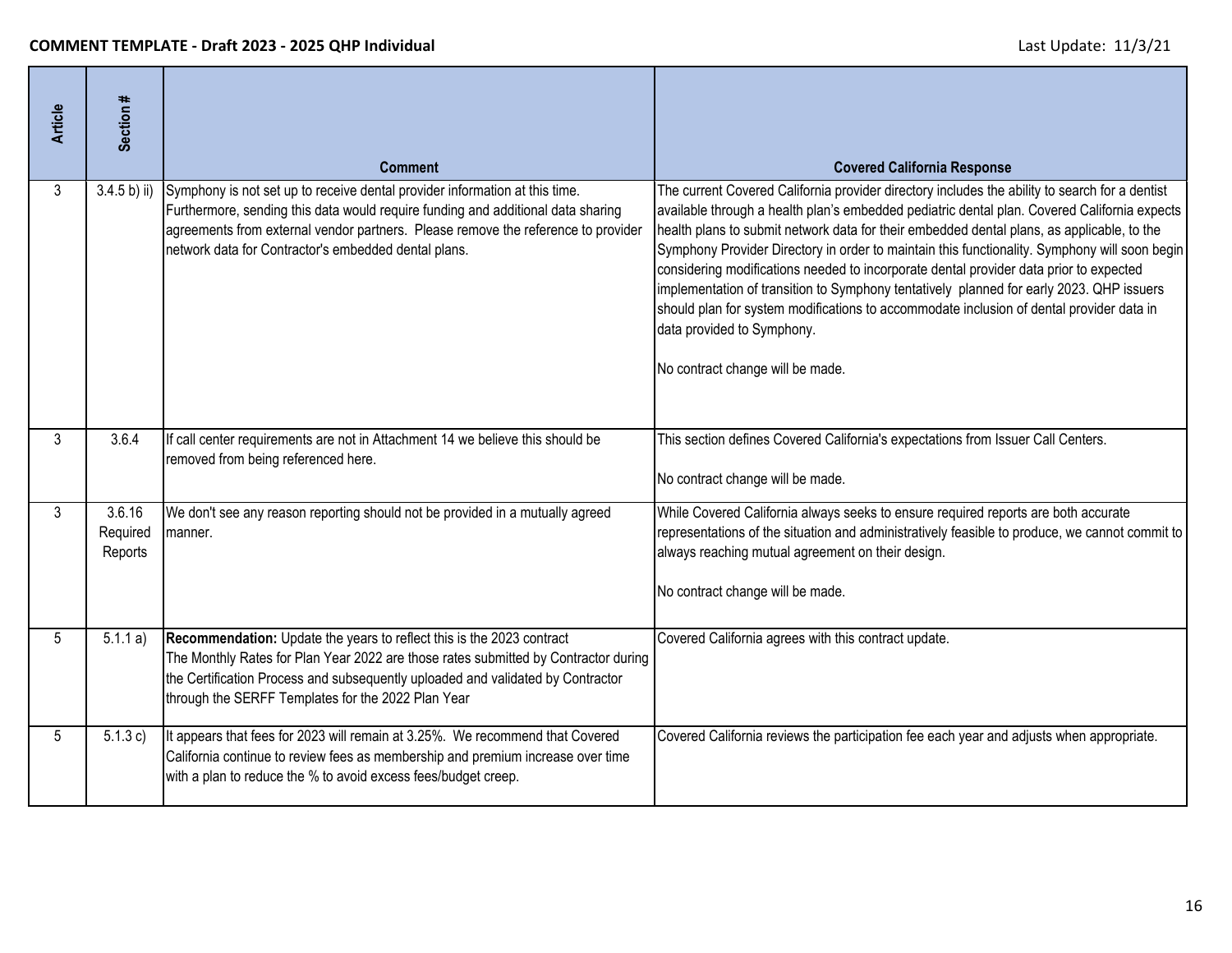| <b>Article</b> | Section #                       | <b>Comment</b>                                                                                                                                                                                                                                                                                                                                                                                                                                                                                                                                                                                                                                                                                                                                                                                                                                                                                                   | <b>Covered California Response</b>                                                                                                                                                                                                                                                                                                                                                                        |
|----------------|---------------------------------|------------------------------------------------------------------------------------------------------------------------------------------------------------------------------------------------------------------------------------------------------------------------------------------------------------------------------------------------------------------------------------------------------------------------------------------------------------------------------------------------------------------------------------------------------------------------------------------------------------------------------------------------------------------------------------------------------------------------------------------------------------------------------------------------------------------------------------------------------------------------------------------------------------------|-----------------------------------------------------------------------------------------------------------------------------------------------------------------------------------------------------------------------------------------------------------------------------------------------------------------------------------------------------------------------------------------------------------|
| 6              | 6.2<br>Penalties<br>and Credits | We recommend that if Covered California still wants financial penalties to apply to<br>performance guarantees that the amount at risk not be added to the already very high<br>amount at risk associated with the QTI program, we recommend that instead any<br>premium at risk applied to this area be retasked from that applied to QTI.<br>6.2 Penalties and Credits<br>Covered California may impose penalties ("penalties") in the event that Contractor<br>fails to comply or otherwise act in accordance with the Performance Measures. .<br>Covered California may also administer and calculate credits ("credits") that may<br>offset or reduce the amount of any performance penalties, but in no event shall such<br>credits exceed the total amount of the penalty levied. . Penalties and credits will be<br>calculated in accordance with Attachment 14 ("Performance Measurement<br>Standards"). | Covered California has adjusted the percent at risk for performance standards and QTI. We<br>are proposing to adopt 0.2% of premium at risk for performance standards with penalties and<br>0.8% of premium at risk for QTI for 2023. We are proposing the total percent at risk will<br>continue to increase by 1% each year to 4% and QTI will remain the majority of the percent at<br>risk over time. |
| 9              | 9.2(a)(ii)                      | Recommendation: "Confidential Information" should be defined broadly, request that<br>"but is not limited to" not be deleted here.                                                                                                                                                                                                                                                                                                                                                                                                                                                                                                                                                                                                                                                                                                                                                                               | Covered California has made a general clean-up of inconsistent language throughout the<br>contract to the appropriate language of "including", which will remain. "Including" is by<br>definition not an exhaustive list. By saying "including, but not limited to" changes the definition<br>of including to be exhaustive, which we do not want to do.<br>No contract change will be made.              |
| 12             | 12.17<br>Days                   | that Covered Ca revert this change and remove the new definitoin. "Days" when used days").<br>in this capacity is not capitalized throughout the document so it is not accurate to treat<br>it as a defined term, which creates potential ambiguity.                                                                                                                                                                                                                                                                                                                                                                                                                                                                                                                                                                                                                                                             | Recommendation: 12.17 was deleted and added to the definitions section. Request The contract will be updated to capitalize "Days" unless specified otherwise (i.e. "business                                                                                                                                                                                                                              |
| 13             | Days                            | We don't believe inclusion of holidays for events like reporting as it could require staff<br>to unnecessarily work on holidays.                                                                                                                                                                                                                                                                                                                                                                                                                                                                                                                                                                                                                                                                                                                                                                                 | The only change was the definition of "Days" within the contract was moved from Section<br>12.17 to the Glossary. No designation of 'day(s)' within contract sections was changed.                                                                                                                                                                                                                        |